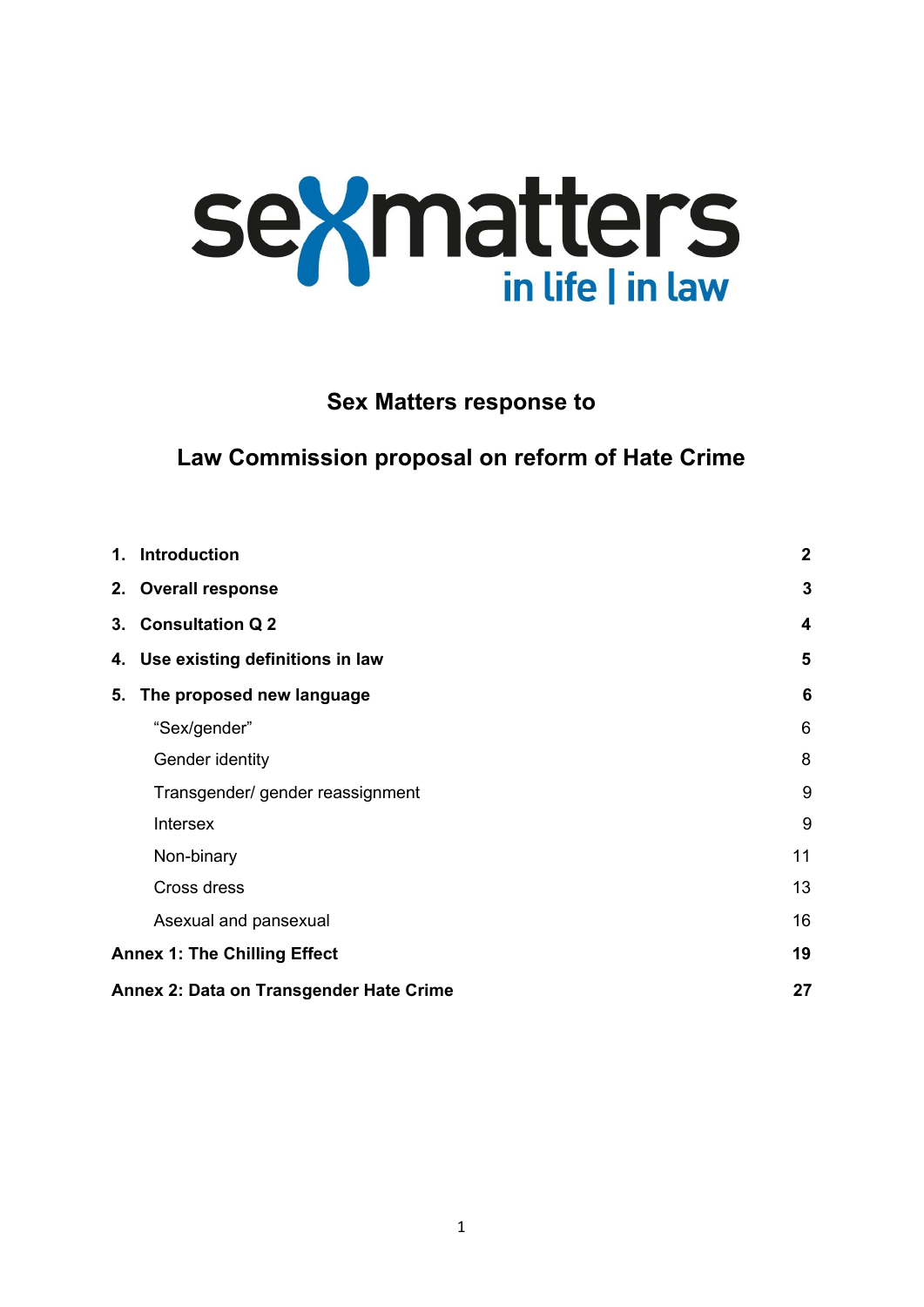# <span id="page-1-0"></span>**1. Introduction**

- 1. Sex Matters is a not-for-profit organisation that campaigns and advocates for clarity about sex in language, policy and law, in order to safeguard everybody's human rights, health, safety and dignity.
- 2. Sex matters in many areas of life, including in relation to single services, healthcare, relationships, sexual orientation, religion, sexual consent and the protection of human rights and non-discrimination. It is crucial that the words man and woman, male and female, and other associated terms such as "same sex" and "opposite sex" have clear meanings that are stable in different areas of life.
- 3. In recent years people have been called "hateful" simply for making ordinary, everyday statements about the material reality of people being male or female. They have been visited by police, arrested, discriminated against at work, harassed and publicly pilloried. (see Annex 1: the chilling effect)
- 4. We are concerned that the push to extend hate crimes legislation is being driven by disproportionate perceptions of hate crime prevalence being promoted by organisations that are seeking to close down debate, particularly on competing rights around sex and gender identity. Based on police reports, around 6 in 1,000 transgender people experienced hate crime and reported it to the police in 2018/19. But the consultation paper quotes Stonewall research which suggests levels 70 times greater than this: "Two in five trans people (41 per cent) have experienced a hate crime or incident because of their gender identity in the last 12 months."<sup>1</sup> As our calculations in Annex 2 show, if the Stonewall figures were representative then *reported* transgender hate crimes would be more than ten times higher than they actually are.
- 5. We are concerned that the Law Commission's proposal uses language and definitions which are not in line with existing law, basic science or everyday usage. Language such as saying that sex is "assigned at birth" and that people who do not identify as trans or non-binary are "cisgender" comes from gender identity ideology. It is associated with an approach which seeks to ban and punish the ordinary use of words about the two sexes. 2 **In short, the Law Commission's proposal is akin to a blasphemy law, set out in the language of a religion**.

<sup>&</sup>lt;sup>1</sup> [https://www.stonewall.org.uk/system/files/lgbt\\_in\\_britain\\_-\\_trans\\_report\\_final.pdf](https://www.stonewall.org.uk/system/files/lgbt_in_britain_-_trans_report_final.pdf) quoted at para.13.57 of Law Commission consultation paper.

<sup>&</sup>lt;sup>2</sup> TransActual (2020) What is transphobia? <https://www.transactual.org.uk/transphobia>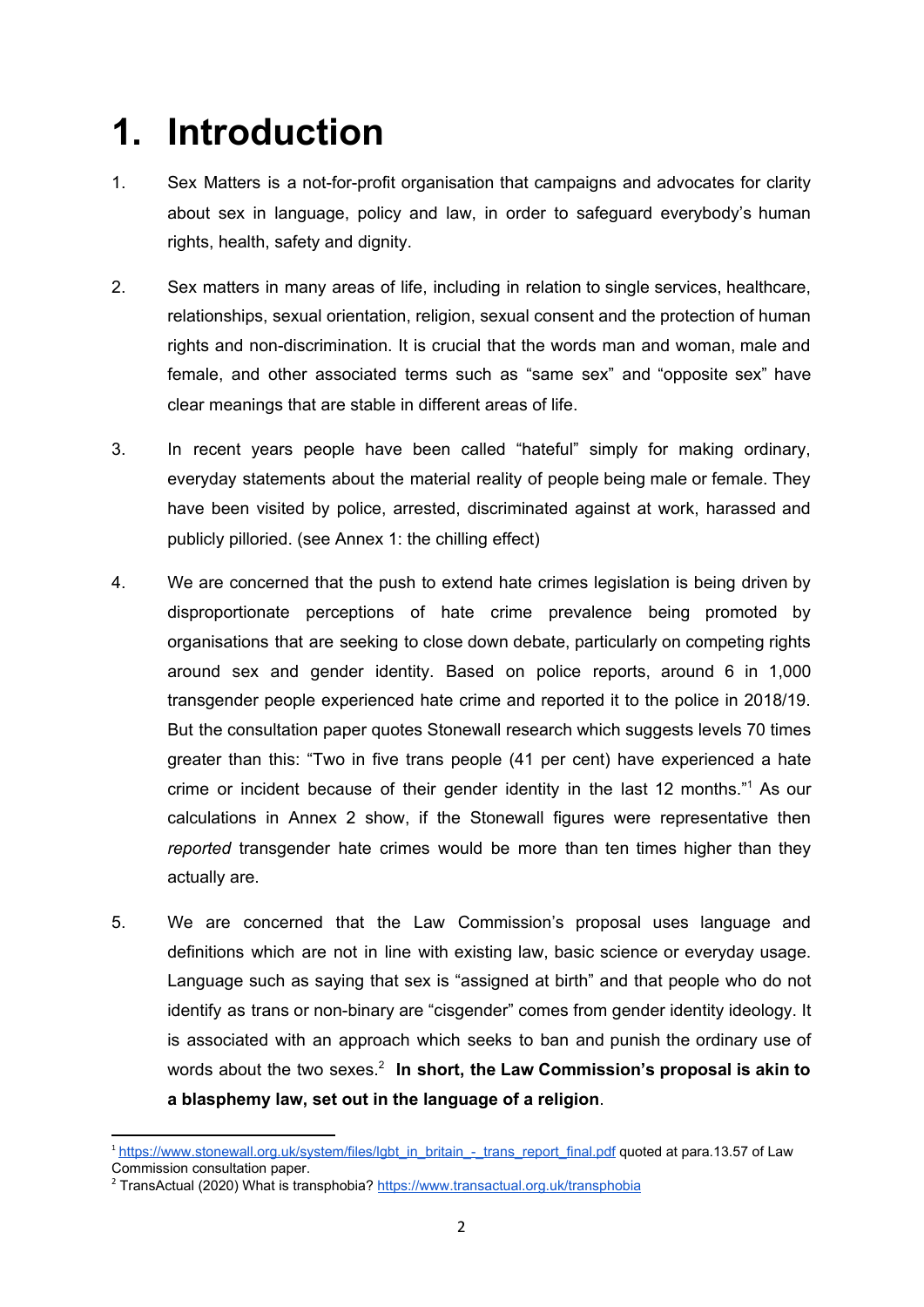## <span id="page-2-0"></span>**2. Overall response**

- 6. We do not support the proposed reform, which we believe extends hate crime legislation unnecessarily, based on weak concepts, without evidence of need, or consideration of harm caused by the law itself. We believe that this law is likely to be deployed in a political manner and not equitably.
- 7. While Hate Crime designation is applied to give an uplift in sentencing for underlying criminal action, this proposal when combined with the proposal on Communication Offences (based on potential to cause "serious emotional harm" through social media) would criminalise online expression and restrict freedom of expression through prosecutions and fear of prosecutions. $3$
- 8. A government which legislated so that the ordinary words which people use to describe reality and navigate everyday life are rendered ambiguous, with official meanings that change depending on which branch of government or officialdom you are dealing with, would rightly be labeled Kafkaesque and authoritarian.
- 9. The proposal for a specific freedom of speech protection for "the discussion or criticism of gender reassignment; treatment for gender dysphoria; provision of and access to single-sex facilities and activities" (18.276) is not an adequate safeguard. People need to be able to talk about sex in all aspects of everyday life.
- 10. The proposed law, and the proposal to create a Hate Crime Commissioner, would foster an escalating perception of hate crimes as people are encouraged to feel offended, and to report offence-taking as caused by hostility and causing emotional harm.

<sup>&</sup>lt;sup>3</sup> See our separate submission on Online Communication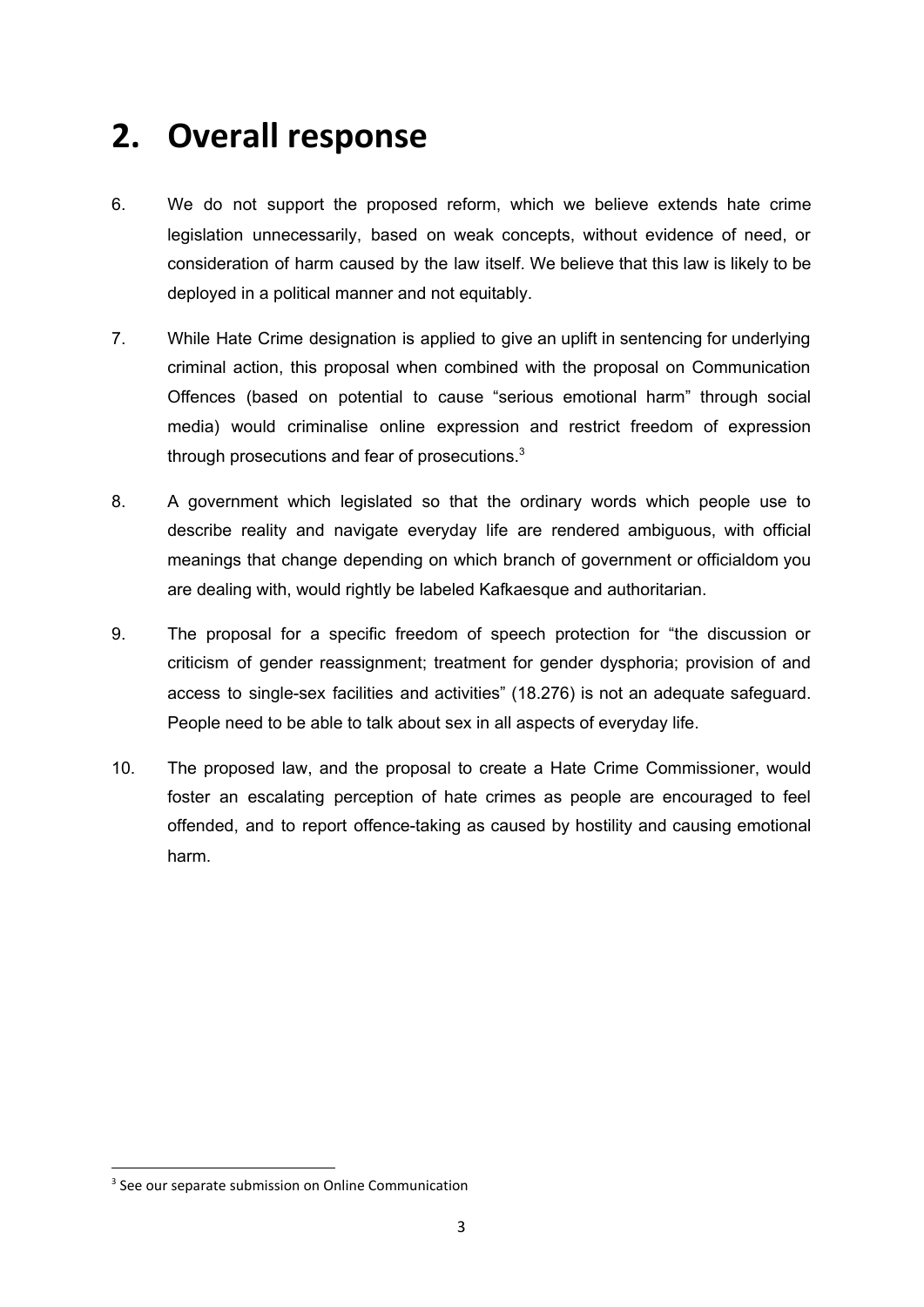# <span id="page-3-0"></span>**3. Consultation Q 2**

#### **Should the characteristic of "sex or gender" be added to the characteristics protected by hate crime laws?**

- 11. We do not think it should. Sexually motivated crimes, and violence against women and girls, should be a priority for policing using existing laws. We do not think there is an additional need for the category of misogyny, sex or "women" to be added as a hate crime.
- 12. It is sometimes argued that it is not fair that sex is not included as a protected characteristic for hate crimes, and that those concerned with women's rights should advocate for a hate crime category that specifiicaly protects women. This may appear superficially attractive to "level the playing field", particularly given that hate crime laws protect transgender identity and not sex. However we do not think this is wise. We think it is freedom of speech that protects women and other vulnerable groups from those who are more powerful. Indeed, we would advocate for an evidence-based review of current "hate crime" legislation with consideration for how it can be scaled back, not extended.
- 13. Another argument for "sex" to be included in hate crimes is a tactical one since there is a proposal on the table that sex, gender, women or misogyny should be included in the hate crimes legislation, it should be be made clear that the correct term is "sex". However, although we support clarity on the use of the term sex and not gender, we do not support the introduction of any of these options.
- 14. The correct place to have the debate over whether "man" and "woman" mean the two immutable, binary sexes or are just two posibilities amongst a fluid range of gender identities on a spectrum, is not in relation to hate crimes specifically but across society and in general legislation. Until then, any new laws that reference men and women, or male and female, should reflect the current legal definitions of these as the two sexes.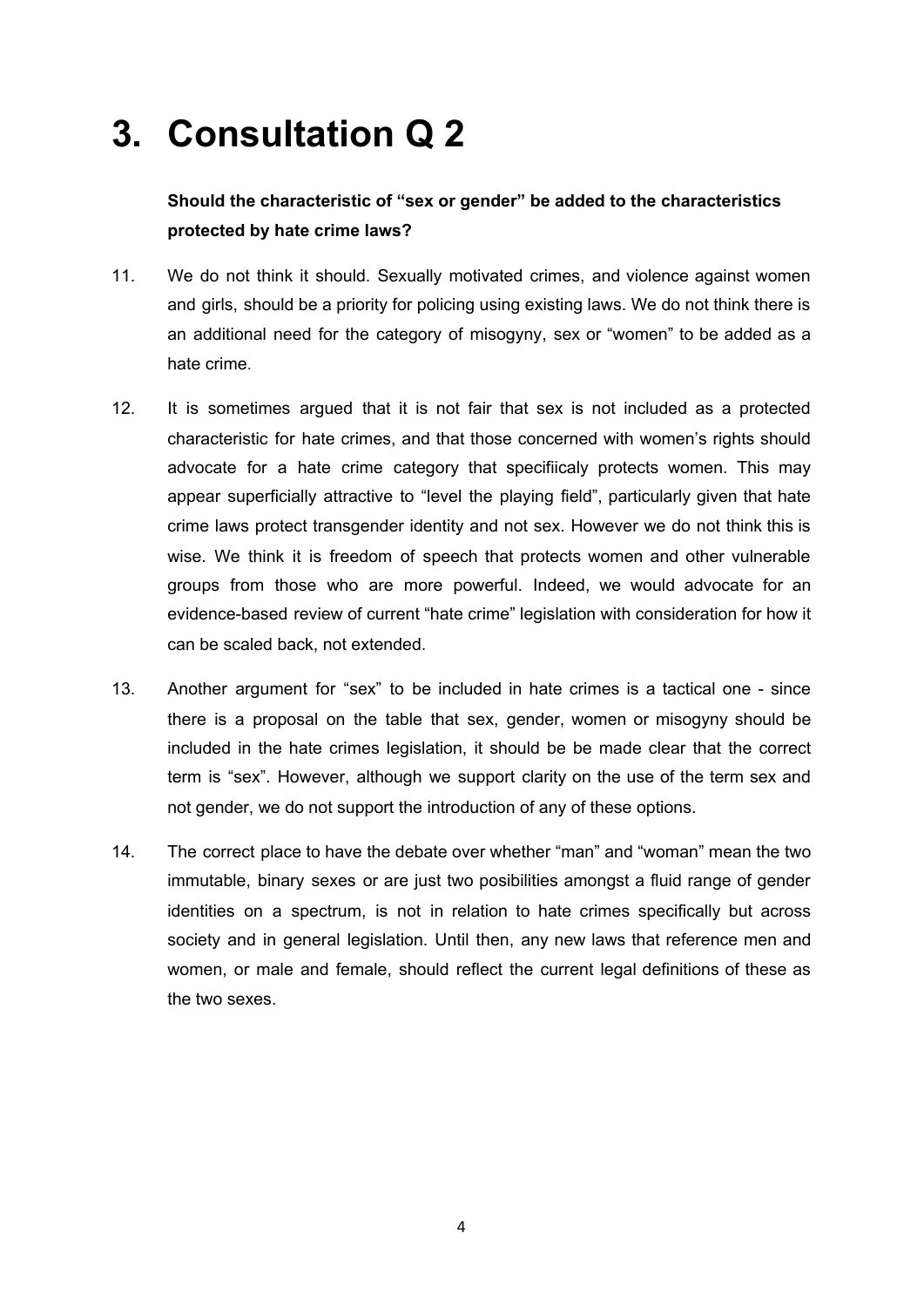# <span id="page-4-0"></span>**4. Use existing definitions in law**

- 15. Any new laws should be clear about language and definitions around sex. **Sex**, **Gender reassignment** and **Sexual Orientation** are protected characteristics defined and covered by the Equality Act. **The Law Commission should adopt the same definitions** (although we do not argue for sex to become a protected characteristic for hate crimes).
- 16. While we recognise that not every protected characteristic covered by the Equality Act needs to be covered by hate crime legislation, **where the same protected characteristic is mentioned the same categories, words and concepts should be used.**
- 17. Biologically, sex is a binary category. Individuals are classified by reproductive function as male or female. Sex is determined in utero, and is immutable. <sup>4</sup> There are no other sexes and people cannot change from male to female or vice versa.
- 18. In UK law, "sex" is understood as binary, with a person's legal sex male or female generally reflecting their biological sex (apart from in the rare cases where someone has obtained a "Gender Recogition Certificate" to change their legal sex). In common law, sex is determined according to a person's biological sex; i.e. chromosomes and endogenous sex organs (internal and external) (*Corbett* v *Corbett* [1971] P 83, followed by *R* v *Tan* [1983] QB 1053 and *Bellinger* v *Bellinger* [2003] 2 AC 467).
- 19. Consistent with this, "sex" is defined as a protected characteristic under [Section](https://www.legislation.gov.uk/ukpga/2010/15/section/11) 11 of the Equality Act 2010. It relates to the terms man and woman:
	- (a) a reference to a person who has a particular protected characteristic is a reference to a man or to a woman;
	- (b) a reference to persons who share a protected characteristic is a reference to persons of the same sex.

The Act further [defines](https://www.legislation.gov.uk/ukpga/2010/15/section/212?view=plain) "man" as a "male of any age" and "woman" as a "female of any age". We give specific responses on the particular issues that relate to sex.

<sup>4</sup> Kashimada, Kenichi, and Peter Koopman. 2010. "Sry: the master switch in mammalian sex determination." Development 137(23):3921-30.

Sobel, Vivian, Yuan-Shan Zhu, and Julianne Imperato-McGinley. 2004. "Fetal hormones and sexual differentiation." Obstetrics and Gynecology Clinics 31(4):837-56.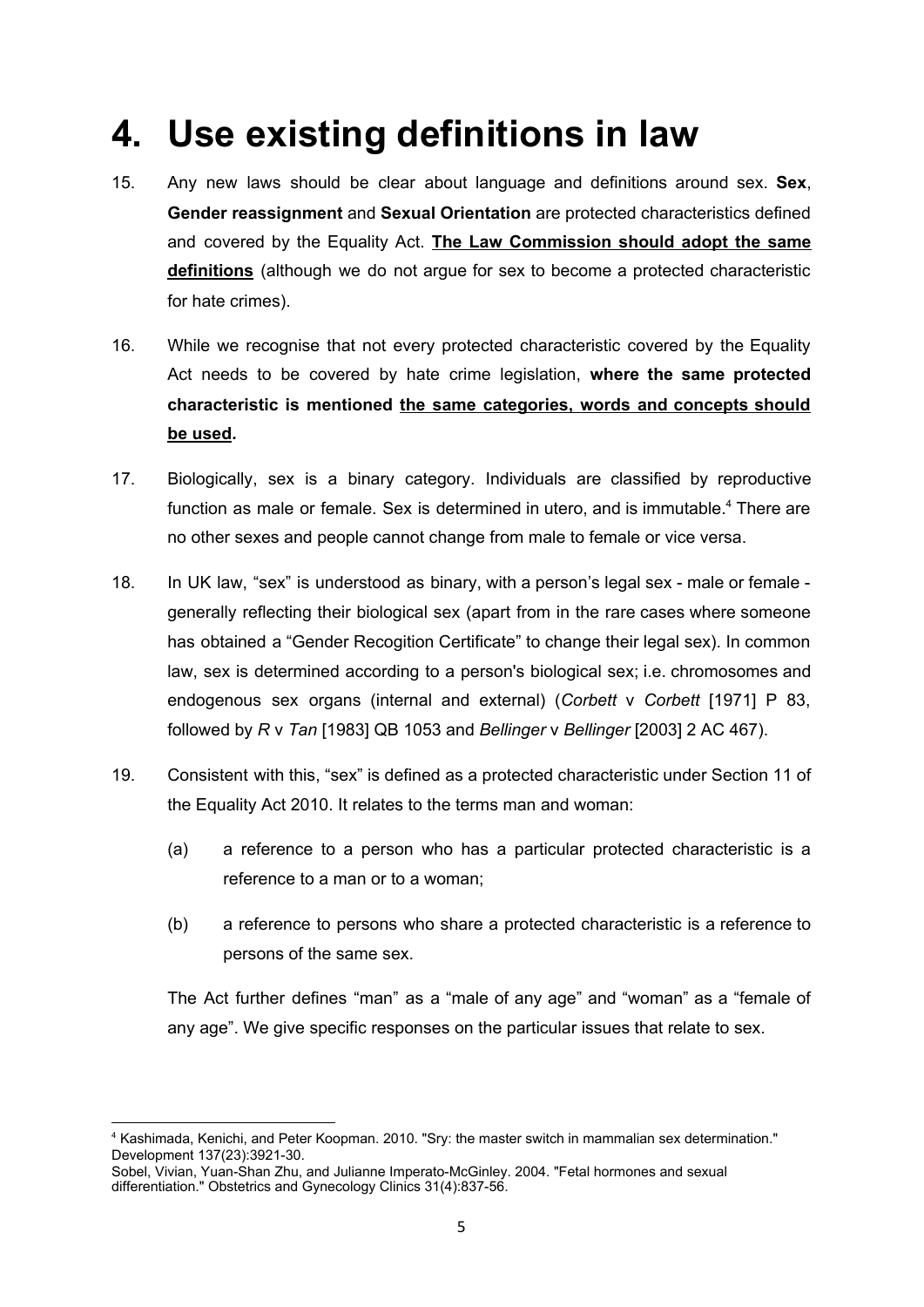# <span id="page-5-0"></span>**5. The proposed new language**

In this section we look at the key new definitions and proposed protected characteristics that relate to sex, and explain the problems with them in more detail.

## <span id="page-5-1"></span>**"Sex/gender"**

We recommend that the Law Commission use the word **"sex"** to refer to men and women, male and female, in line with common law and the Equality Act.

Legislating by the backdoor for gender self-ID through hate crimes legislation is not acceptable.

- 20. The proposal talks about sex / gender and argues for using "gender" rather than sex as it is "more inclusive". In effect what they are doing here is putting "gender self-ID" into law via the backdoor of hate crime legislation after the government rejected the idea of reforming the Gender Recognition Act. This is not acceptable.
- 21. According to the consultation document, the Law Commission considers that the UK government has described gender and sex as two distinct concepts. This is based on an article by two members of staff at the Office for National Statistics which was developed in the context of the UN Sustainable Development Goals (which use "gender" to mean sex).<sup>5</sup> The ONS article does not have status as law or general policy. It gives the impression that sex and gender are two separate, defined statuses related to individuals in UK law. This is not the case, as outlined in paragraphs 19-22.
- 22. "Gender" is nowhere defined in UK law, but the word is sometimes used as a synonym for sex. This creates confusion. The Equality and Human Rights Commission (EHRC) states:

The term is often used interchangeably with "sex", partly in recognition that much of the inequality between women and men is driven by underlying social and power structures rather than by biological sex. Although the Equality Act protects people from discrimination because of their sex, other

<sup>5</sup> Tolland, Laura and Joanne Evans (2019) What is the difference between sex and gender? ONS

https://www.ons.gov.uk/economy/environmentalaccounts/articles/whatisthedifferencebetweensexandgender/2019  $-02-21$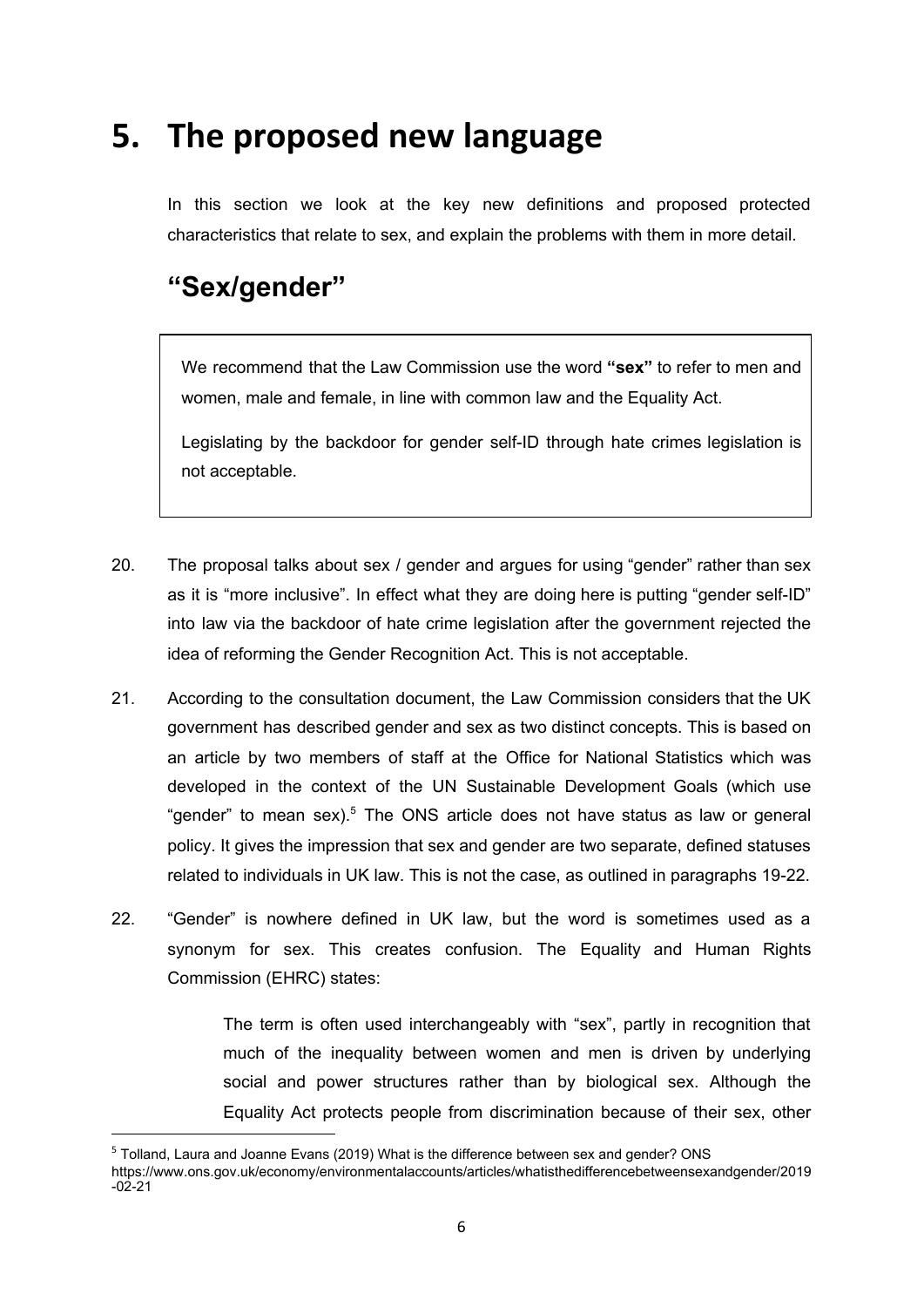UK legislation (such as the regulations requiring employers to publish their gender pay gap) refers to gender. This may cause confusion in some circumstances. To avoid any ambiguity, we are reviewing our use of language across our website and publications to ensure clarity and consistency. However, it is important to note that any mistaken or structural use of the term gender does not affect how the law works in practice. 6

- 23. Responding to a plea for clarity on single sex services, MSPs recently voted overwhelmingly in support of an amendment to the Bill on Forensic services (Victims of Sexual Assault) (Scotland) to allow survivors of rape and sexual assault to request the *sex* (rather than the "gender") of the medical professional who examines them. In its stage one report on the Bill, Holyrood's [Health](https://www.thenational.scot/news/health/) and Sport Committee warned that the definition of gender "could be ambiguous...which has the potential to cause distress to individuals undergoing forensic medical examination."<sup>7</sup>
- 24. The Scottish Police Federation has said in response to the Hate Crime consultation in Scotland:

The use of language to distinguish between sex and gender is often conflated, in what can appear as an attempt to infer outrage or discrimination simply because of irreconcilable fundamental beliefs.<sup>8</sup>

## <span id="page-6-0"></span>**"Gender identity"**

We recommend that the Law Commission does not use the term **"gender identity"** in its proposals. It is not legally defined, has no objective basis, causes confusion and is unnecessary.

We recommend that it does not use the term **"cis gender",** as it is insulting or incomprehensible to most of the people it refers to.

<https://www.thenational.scot/news/18936441.msps-overwhelmingly-vote-replace-gender-sex-rape-support-law/>

<sup>&</sup>lt;sup>6</sup> EHRC (2018) Our statement on sex and gender reassignment: legal protections and language

https://www.equalityhumanrights.com/en/our-work/news/our-statement-sex-and-gender-reassignment-legal-prote ctions-and-language

 $<sup>7</sup>$  [Learmont](https://www.thenational.scot/author/profile/78856.Andrew_Learmonth/)h, A. (2020) MSPs overwhelmingly vote to replace gender with sex in rape support law. The National,</sup> December 10 2020

<sup>&</sup>lt;sup>8</sup> Scottish Police Federation (2020) Hate Crime & Public Order (Scotland) Bill - response to consultation. July 2020.<https://spf.org.uk/wp-content/uploads/2020/07/Hate-Crime-Media-Release.pdf>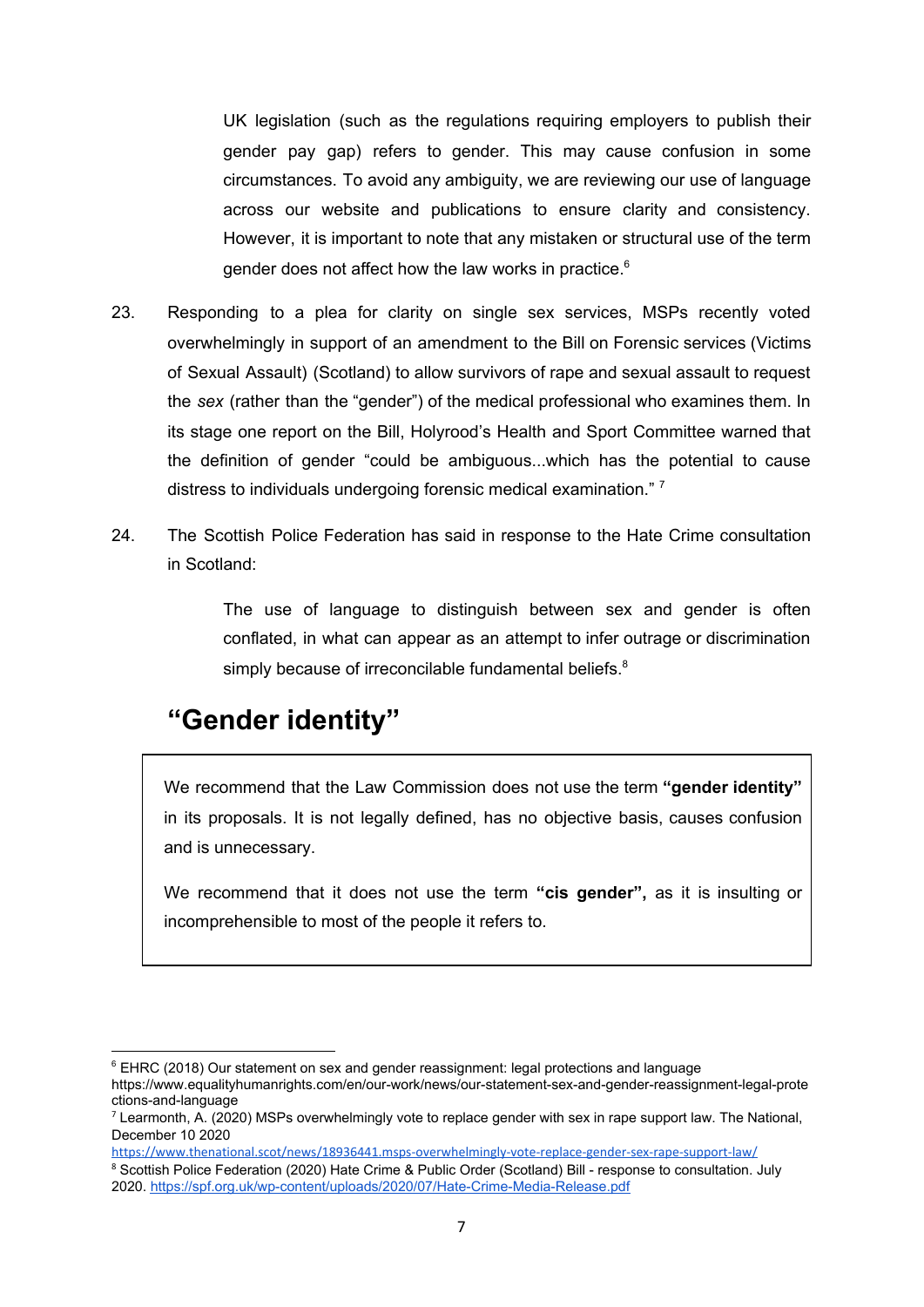- 25. The phrase "gender identity" appears 35 times in the document, including as a sub-concept to other definitions, but is not in the glossary and is not defined. Developing laws based on novel terms that are not defined is a bad idea.
- 26. According to Stonewall, the definition of gender [identity](https://www.stonewall.org.uk/help-advice/glossary-terms#g) is: "A person's innate sense of their own gender, whether male, female or something else, which may or may not correspond to the sex assigned at birth." As philosopher Kathleen Stock notes, not everyone believes in the notion of a free-floating innate sense of gender.<sup>9</sup>
- 27. Cisgender or Cis is defined as "Someone whose gender identity is the same as the sex they were assigned at birth". As we have noted above, sex is not assigned at birth. The idea of "cis" gender is that women (if they don't identify as men or as nonbinary), have an innate gender identity aligned to to feminine stereotypes and roles in society (and vice versa for men). There is no evidence for this and many women find the idea that men and women are defined by sex stereotypes offensive. As Helen Saxby writes:

Calling me cisgender does not just say I am someone who is 'not trans', it ties me in to a belief system I don't share and which I see as actively harmful, especially to women and girls. $10$ 

Furthermore, while this term may be comprehensible to gender-studies students, most women and girls do not know that they have been relabelled "cis" and understand instead that being female is what makes them a woman.

## <span id="page-7-0"></span>**"Transgender / gender reassignment"**

**(Question 8)** We recommend that the Law Commission **use the existing definition of "gender reassignment"/ transsexual** in the Equality Act.

"transgender" is also widely used as a synonym:

A person who is proposing to undergo, is undergoing or has undergone a process (or part of a process) for the purpose of reassigning the person's sex by changing physiological or other attributes of sex.

<sup>&</sup>lt;sup>9</sup> Kathleen Stock (2019) Stonewall's LGBT Guidance is Limiting the Free Speech of Gender Critical Academics [https://quillette.com/2019/07/06/stonewalls-lgbt-guidance-is-limiting-the-free-speech-of-gender-critical-academics](https://quillette.com/2019/07/06/stonewalls-lgbt-guidance-is-limiting-the-free-speech-of-gender-critical-academics/)

[<sup>/</sup>](https://quillette.com/2019/07/06/stonewalls-lgbt-guidance-is-limiting-the-free-speech-of-gender-critical-academics/)<br><sup>10</sup> Saxby, Helen (2020) Objections to Cis https://notthenewsinbriefs.wordpress.com/2020/07/16/objections-to-cis/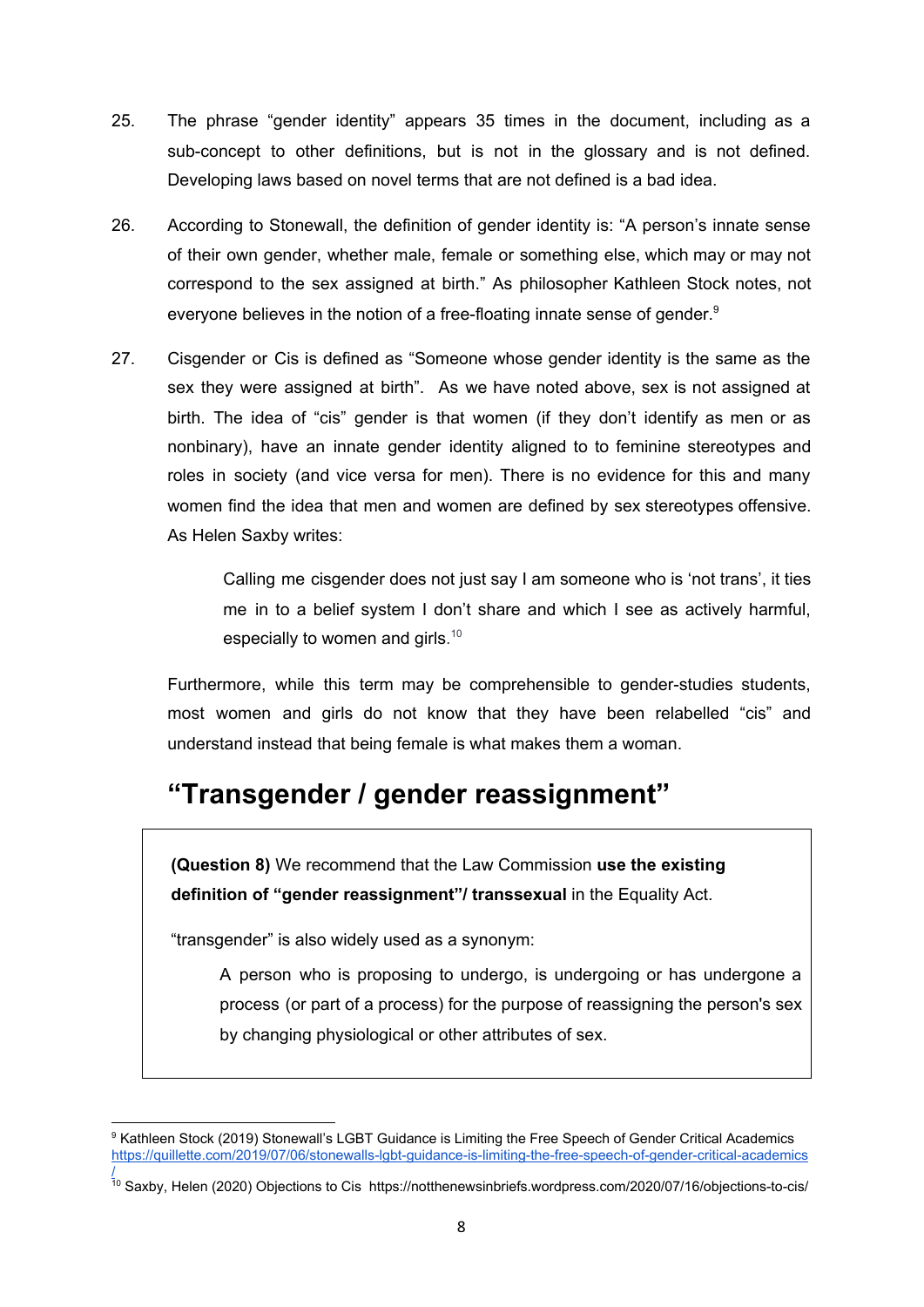28. The Equality Act 2010 includes a protected characteristic of "gender reassignment", which is separate to sex. Section 7 of the Equality Act provides that a person has the protected characteristic of gender reassignment if the person:

> is proposing to undergo, is undergoing or has undergone a process for the purpose of reassigning the person's sex by changing physiological or other attributes of sex

- 29. Such a person is referred to in the Act as "a transsexual person." The Criminal Justice Act 2003 was amended in 2012 to provide for increased sentences for crimes that are aggravated in relation to "transgender identity". In both cases, these protected characteristics are separate to sex.
- 30. The process of gender reassignment does not have to involve medical treatment, and may be simply a matter of changing how you wish to be addressed or adopting a style of dress and mannerisms. It is already a broad category which includes anyone who has so much as declared they are considering starting to transition. In addition, people harassed or abused on the perception of being transsexual/ undergoing gender reassignment are covered.

### **"Intersex"**

**(Quetion 8)** We recommend that the Law Commission does not include **"Intersex"** under Transgender or as a category for hate crimes at all.

We recommend that the Law Commission does not use the language "**assigned at birth"** for either sex or gender, since neither sex nor gender is assigned at birth.

- 31. The Law Commission proposes including Intersex under transgender. We reject this.
- 32. The Law Commission quotes the Stonewall definition of Intersex: "Having biological attributes which do not align with societal assumptions about what constitutes male or female biological attributes". Stonewall is not a medical organisation. This definition is not used by medical experts or by interex organsations.<sup>11</sup> For example DSD Families states "DSD (or intersex) is an umbrella name for some 40 different

<sup>&</sup>lt;sup>11</sup> For example<https://www.medicinenet.com/intersex/definition.htm> states "Intersex" is group of conditions sometimes referred to as disorders of [sexual](https://www.medicinenet.com/sexual_sex_problems_in_men/article.htm) development (DSDs) in which there is a discrepancy between the appearance of the external genitalia and the type of internal (testes and ovaries) genitalia.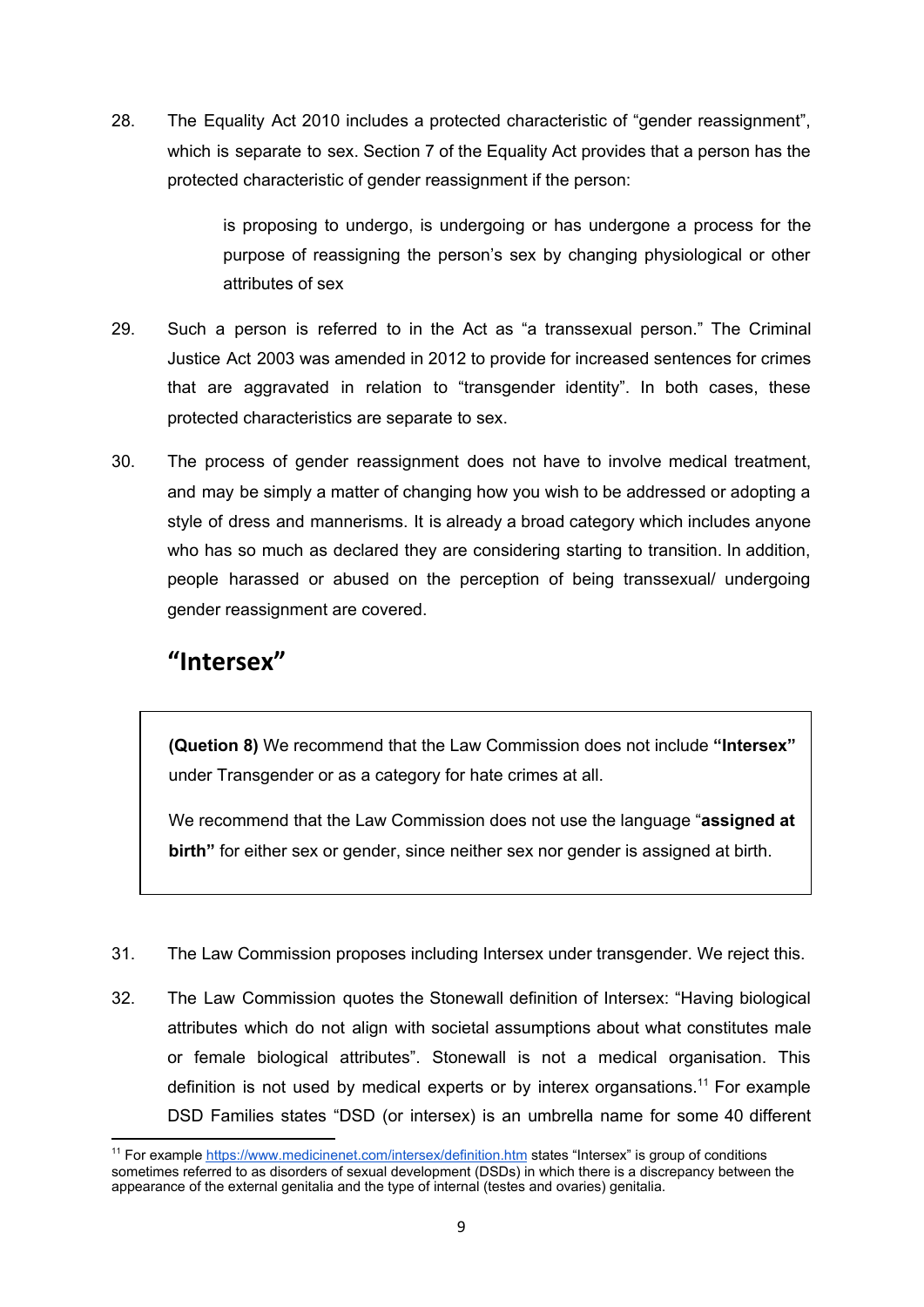conditions that affect the development of the reproductive organs and of the genitals. These biological conditions become apparent due either to genital appearance or different development at the time of puberty. DSD (disorders of sexual development) conditions are understood in terms of specific health diagnoses involving chromosomes, hormones, the development of the reproductive organs and puberty". 12

- 33. These are relatively rare medical conditions or "disorders of sexual development". For example, the most common is Congenital Adrenal Hyperplasia (CAH) which causes anomalies in development of the clitoris and atrophy of the vagina in girls.<sup>13</sup> Conditions where chromosomal sex is inconsistent with phenotypic sex, or in which the phenotype is not classifiable as either male or female, are estimated to apply to 0.018% of births.<sup>14</sup> Sometimes other conditions that are not truly "intersex", but which involve variations in sexual development or transmission via X and Y chromosome anomalies are sometimes included, such as Klinefelter syndrome, Turner syndrome, and late-onset adrenal hyperplasia.
- 34. Having an intersex condition or DSD does not mean that someone is not a man or a woman. Specific conditions affect men and women. They may be diagnosed at birth, or later in life, or go undiagnosed.
- 35. People with DSD conditions are not a "third sex" and their conditions do not relate to trangender identity. Their conditions are sometimes used to argue that binary sex is not a biological reality, but a social construct (as suggested in the Stonewall definition "social assumptions"). In this paradigm, sex is not determined at conception and observed at birth, but administratively "assigned at birth". It is argued that birth certificates do not simply note sex, they actually create it. <sup>15</sup> The use of DSD conditions in the service of an ideological cause that is unrelated to these conditions has caused offence and upset to many DSD families and campaigners.<sup>16</sup>

For example DSD families responded to the Scottish Government's Policy Memorandum accompanying the Census 2021 Bill wich stated: "The umbrella term

<sup>&</sup>lt;sup>12</sup> [https://www.parliament.scot/S5\\_European/Inquiries/CensusBill\\_DSDFamilies\\_CTEEAS518CB33.pdf](https://www.parliament.scot/S5_European/Inquiries/CensusBill_DSDFamilies_CTEEAS518CB33.pdf)

<sup>&</sup>lt;sup>13</sup> Indyk, J (2017) Disorders/differences of sex development (DSDs) for primary care: the approach to the infant with ambiguous genitalia, Translational Pediatrics https://www.ncbi.nlm.nih.gov/pmc/articles/PMC5682373/ <sup>14</sup> Sax, Leonard. 2002. "How common is Intersex? A response to Anne Fausto-Sterling." Journal of sex research 39(3):174-78.<https://www.leonardsax.com/how-common-is-intersex-a-response-to-anne-fausto-sterling/>

<sup>&</sup>lt;sup>15</sup> Holzer, Lena. 2019. "Sexually Dimorphic Bodies: A Production of Birth Certificates." Australian Feminist Law Journal 45(1):91-110.

<sup>&</sup>lt;sup>16</sup> Dreger, Alice. 2016. Galileo's middle finger: Heretics, activists, and one scholar's search for justice: Penguin Books.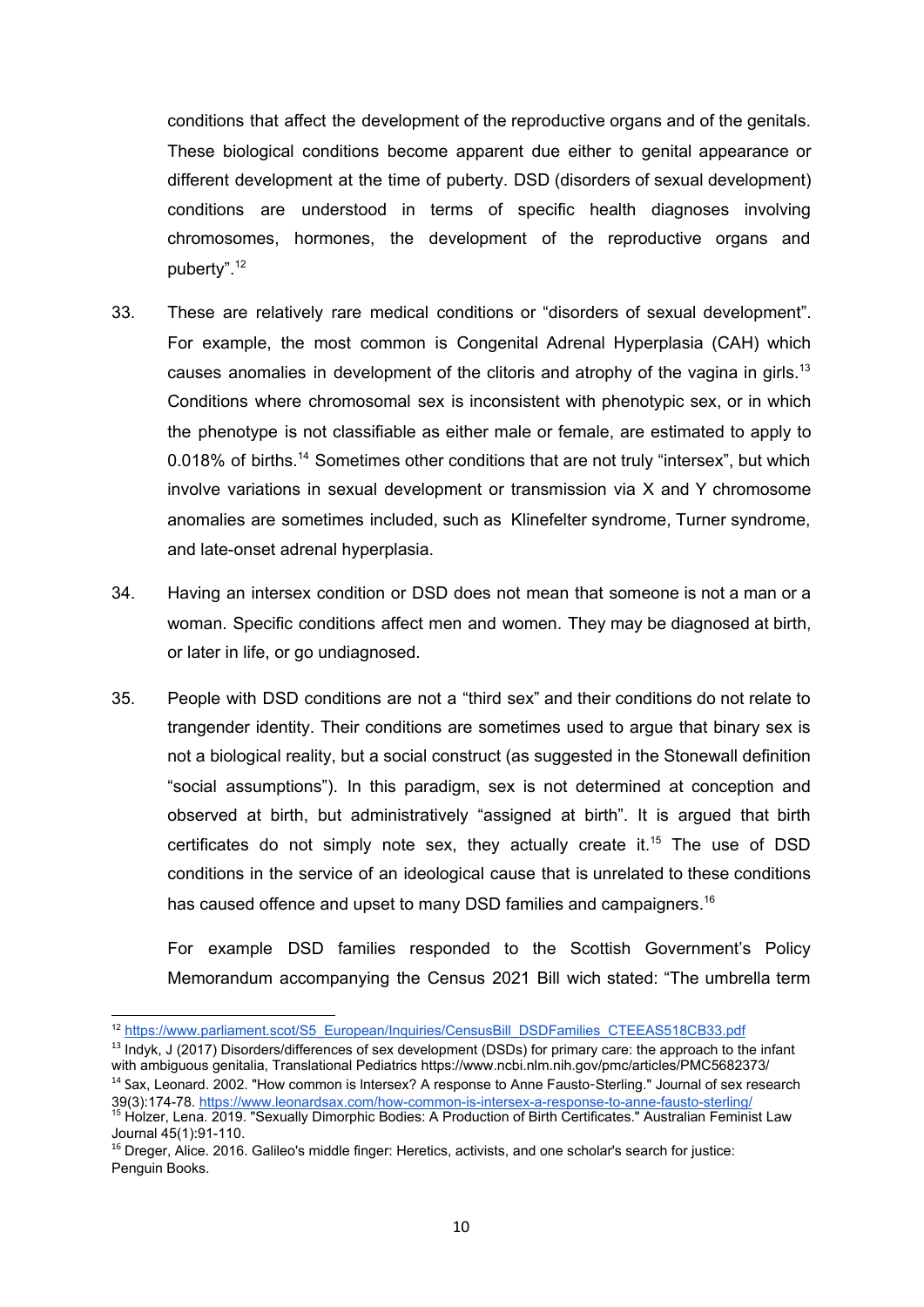"trans" can include trans women, trans men, non-binary gender people, people who cross-dress and intersex people" about their concern about the conflation between physical characteristics and sexual/gender identity

DSD/ intersex is not a 'third' biological sex, it is a series of different biological pathways which produce different anatomical characteristics among people who are female or male. A very small number of babies (estimated 7/8 per year in the UK – possibly one every other year in Scotland) have the biology that means they could be raised either male or female and a legal sex assignment is made.<sup>17</sup>

National Records of Scotland confirmed that the inclusion of intersex under the trans umbrella was 'an error'.

- 36. The Law Commission states: "We do acknowledge the very limited data that exists in relation to the prevalence of crime targeted towards people who are intersex specifically. However, we consider there to be sufficient similarity in the hostility that intersex people are likely to experience that it is appropriate that the law includes this group in addition to people who are transgender and non-binary." (11.82) No evidence is provided for this.
- 37. Intersex conditions are not related to transgender identity. They are rare medical conditions, mainly not perceptible to others. Where they are perceptible, such as, for example, in the case of Turner Syndrome, which results in a short stature and a characteristic facial look, this might be associated with hate crime under the category of disability (in the same way that someone with Down Syndrome or another visible congenital growth disorder might be attacked and called a "freak"). The fact that Turner Syndrome is caused by an anomaly in the X chromosome does not make it a fundamentally different kind of condition in relation to hate crimes, from a growth disorder caused by a different chromosomal anomaly.
- 38. There is no rationale for including the particular set of rare medical diagnoses associated with the X and Y chromosomes or sexual anatomy and endocrine systems under hate crime legislation. The only reason for doing this is to promote the gender ideology that sex is not binary.<sup>18</sup>

Identity, International Journal of Research Methodology https://papers.ssrn.com/sol3/papers.cfm?abstract\_id=3557822

<sup>17</sup> DSD Families ( 2019) CENSUS (AMENDMENT) (SCOTLAND) BILL SUBMISSION

[https://www.parliament.scot/S5\\_European/Inquiries/CensusBill\\_DSDFamilies\\_CTEEAS518CB33.pdf](https://www.parliament.scot/S5_European/Inquiries/CensusBill_DSDFamilies_CTEEAS518CB33.pdf) <sup>18</sup> Also see: Sullivan, Alice (2020) Sex and the Census: Why Surveys Should Not Conflate Sex and Gender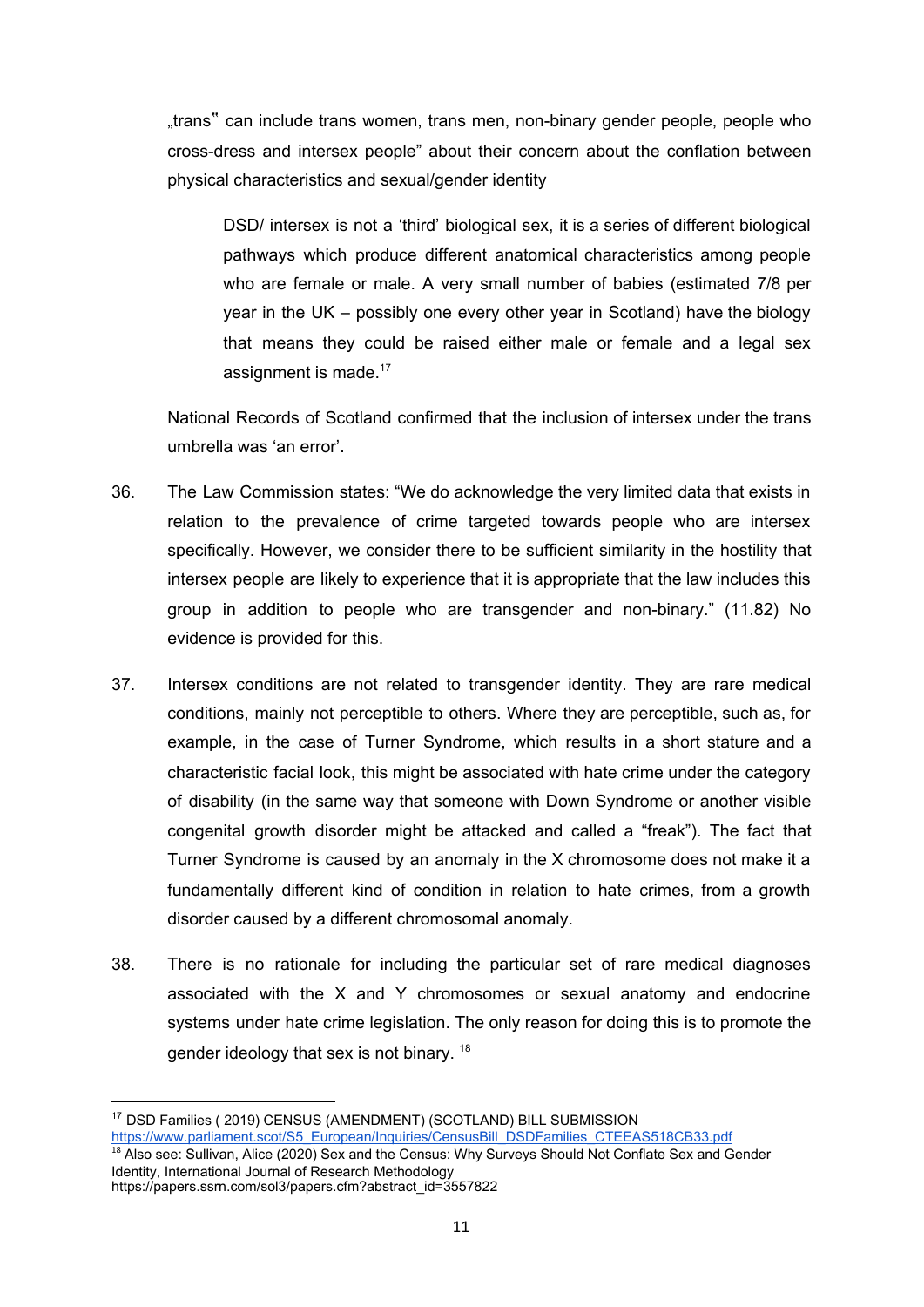39. The Law Commission asserts in several of its definitions, such as cisgender, transgender, trans man, trans woman, that sex (or alternatively gender) is "assigned at birth". This is language appropriated from the medical description of people with the very rarest of intersex conditions, where sex is truly ambiguous. For everyone else (including the vast majority of people with intersex conditions), sex is observed at birth (if not before).

## <span id="page-11-0"></span>**"Non-binary"**

**(Question 8)** We recommend that **"non-binary"** is not included under the definiton of transgender, as it is not defined and not needed.

The definition of transsexual (or presumed transsexual) as set out in the Equality Act already covers someone who is targeted for harassment because they are, or are perceived as transitioning, even if they have not reached (or specified) a final destination.

- 40. The Law Commission proposes including non-binary under transgender. We reject this.
- 41. The Law Commision defines "Non-binary" as

"An umbrella term for people whose gender identity doesn't sit comfortably with "man" or "woman". It can include people who identify with some aspects of binary gender identities, and others who completely reject binary gender identities. Non-binary people may also identify under the transgender umbrella.

"Gender identity" is not defined. Nor are "binary gender identities".

- 42. Legislating and criminalisation based on things that have not been defined (and cannot be) is a bad idea.
- 43. This definition seems to suggest that "man" and "women" are "binary gender identities", when in fact they are the words for the two sexes, as defined in common law and under the Equality Act.
- 44. There has been much discussion about whether "non-binary" identities should be recognised and validated through reform of the Gender Recognition Act. The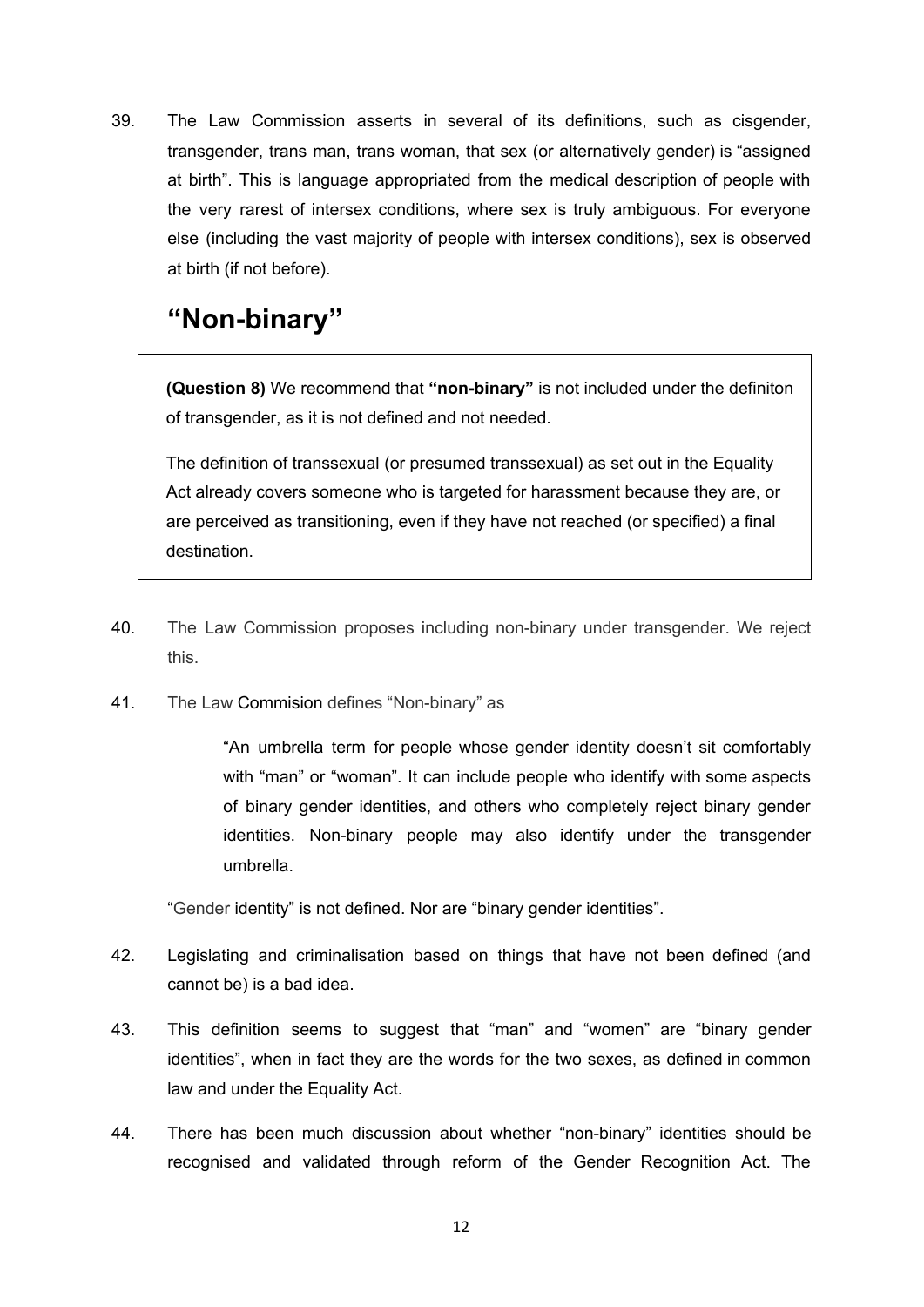government has decided not to pursue this. Introducing "non-binary" into hate crimes legislation would be introducing this concept by the back door.

- 45. The consultation notes that, in a recent first instance judgment, *Taylor v Jaguar Land Rover* [2019], the Employment Tribunal recognised a person who identified as non-binary as coming within the protected characteristic of "gender reassignment" for the purpose of the Equality Act 2010.
- 46. This case concerned a male engineer at the Jaguar plant who was undergoing a transition changing name from "Sean" to "Rose" (at first part time, and then full time) wearing female clothing to work, adopting the pronouns "she and her", and taking female hormones.
- 47. While Taylor at the time identified as "genderfluid", the Employment Tribunal recognised that they were being harassed and discriminated against on grounds of "gender reassignment" as defined under section 7 of the Equality Act. As the judges in that case found:

"We thought it was very clear that Parliament intended gender reassignment to be a spectrum moving away from birth sex, and that a person could be at any point on that spectrum. That would be so, whether they described themselves as 'non-binary' i.e. not at point A or point Z, 'gender fluid' i.e. at different places between point A and point Z at different times, or 'transitioning' i.e. moving from point A, but not necessarily ending at point Z, where A and Z are biological sex. We concluded that it was beyond any doubt that somebody in the situation of the Claimant was (and is) protected by the legislation because they are on that spectrum and they are on a journey which will not be the same in any two cases. It will end up where it does. The wording of section 7(1) accommodates that interpretation without any violence to the statutory language Consequently, there is jurisdiction to hear the gender reassignment claim."

48. In other words, rather than establishing the need for a new category, the Employment Tribunal found that "gender reassignment" as defined in the Equality Act could already cover someone who describes themself as "non-binary" if they are undergoing or proposing to undergo a process of transition.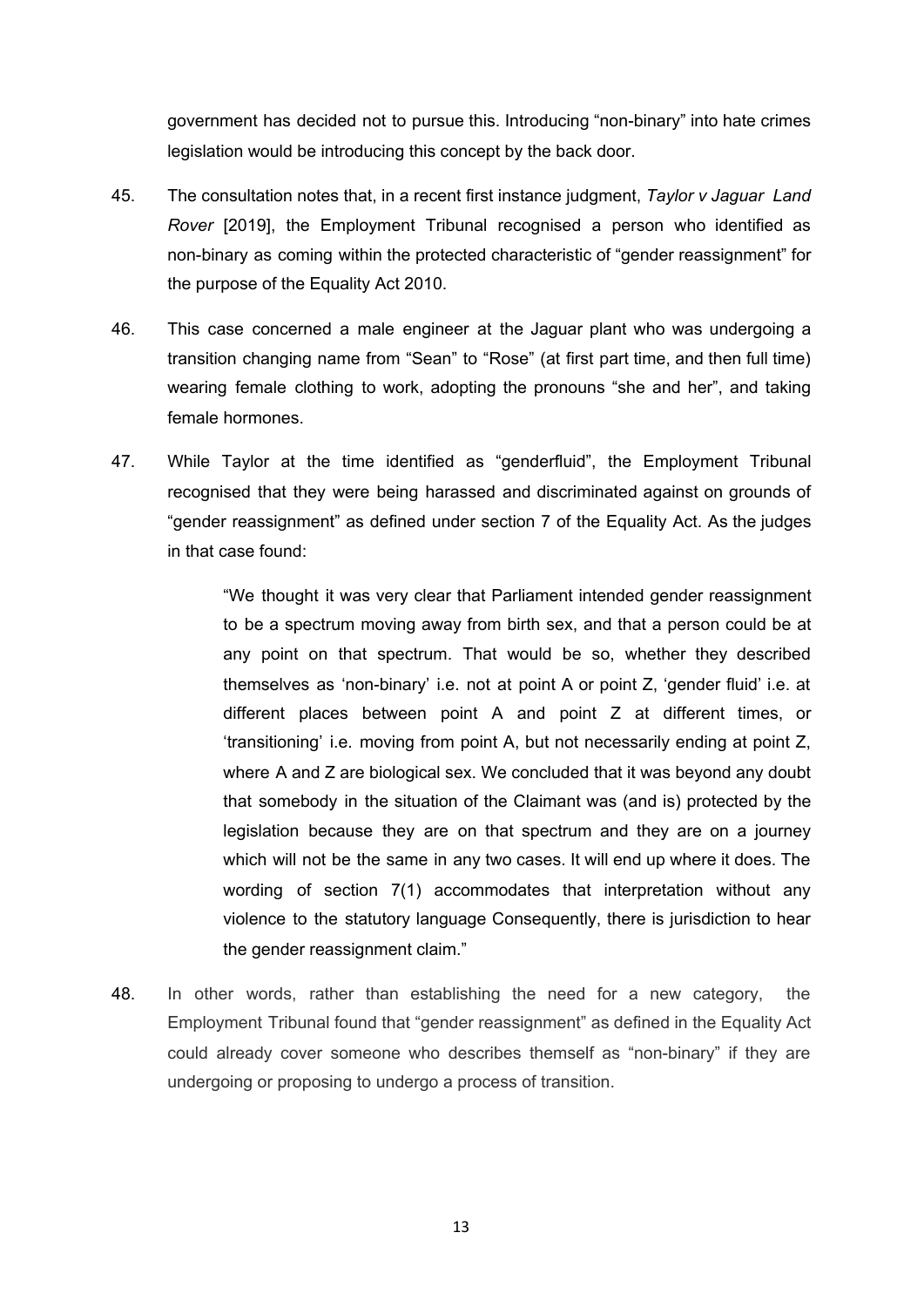## <span id="page-13-0"></span>**"Cross dress"**

**(Question 8)** We recommend that the Law Commission does not include **"cross dress"** under the category of transgender.

The category "transsexual"/gender reassignment as established in the Equality Act already covers people who change their style of dress as part of a social transition, which does not have to involve surgery or medication.

It would also include people targeted for hate crime based on the perception of being transssexual.

- 49. The Law Commission proposes including ""People who cross dress (or are presumed to cross dress)" under the category transgender. We oppose this.
- 50. The Law Commission does not define what cross dressing means. Proposing to protect something in law which has not been defined is a bad idea.
- 51. The dictionary definition of cross dressing is "wear clothing typical of the opposite sex." It is not clear why this would be included under "transgender". For example, a woman who wears jeans, a flannel shirt and workboots is not transgender; she is simply wearing comfortable clothes.
- 52. The Department for Education has recently issued guidance to schools telling them not to conflate wearing clothes associated with the opposite sex with being transgender:

You should not reinforce harmful stereotypes, for instance by suggesting that children might be a different gender based on their personality and interests or the clothes they prefer to wear.

and

Materials which suggest that non-conformity to gender stereotypes should be seen as synonymous with having a different gender identity should not be used and you should not work with external agencies or organisations that produce such material<sup>19</sup>

<sup>19</sup> <https://www.gov.uk/guidance/plan-your-relationships-sex-and-health-curriculum>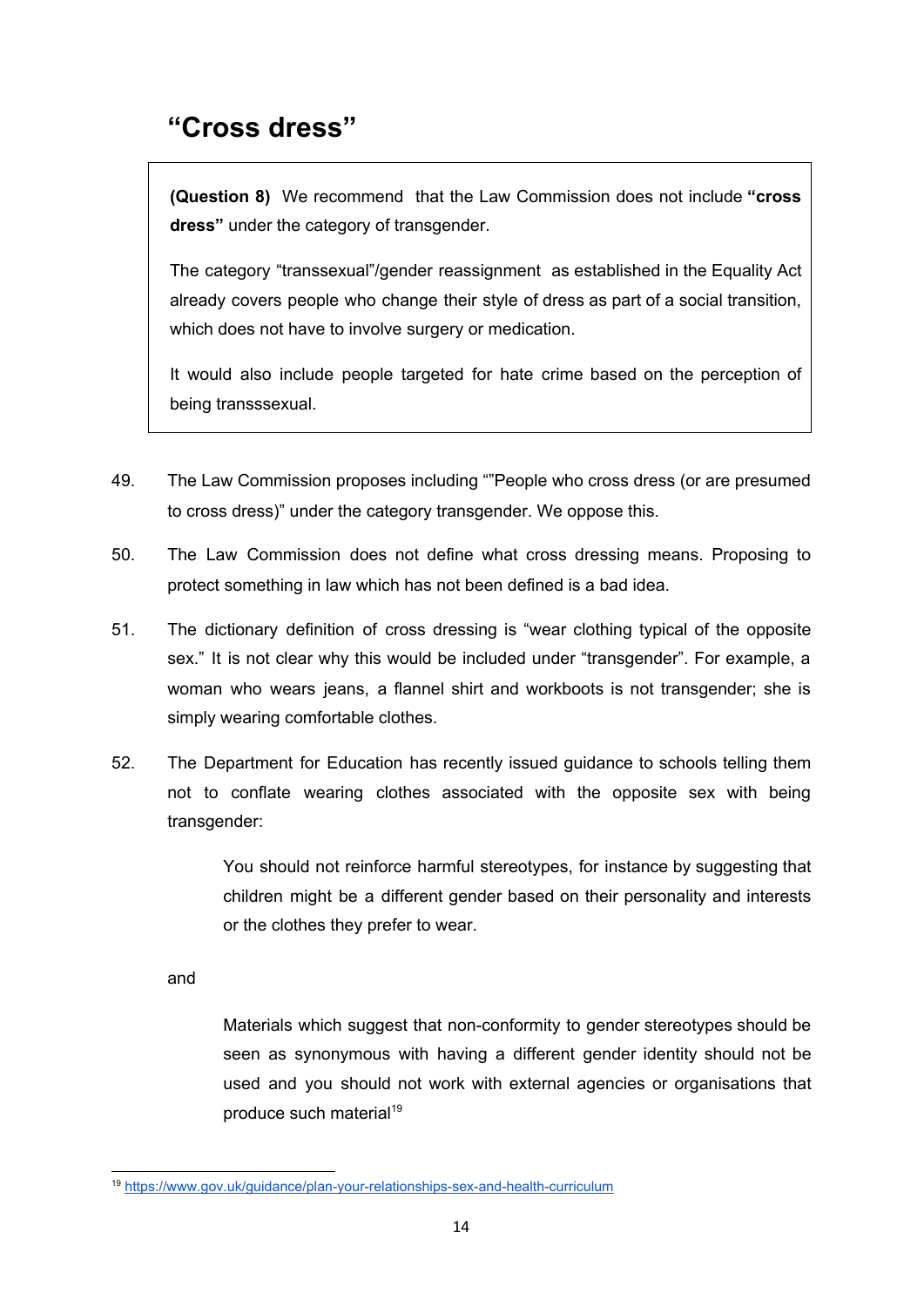53. As the US organisation GLAAD makes clear, the term "cross dresser" is not in fact used symmetrically to relate to men and women, but is

> typically used to refer to men who occasionally wear clothes, makeup, and accessories culturally associated with women.<sup>20</sup>

- 54. Doctors note that the most common reason for such crossdressing amongst adult men is as a sexual paraphilia (i.e. a fetish).<sup>21</sup> Transvestic fetishism is having a sexual or erotic interest in cross-dressing. It is a relatively common paraphilia amongst heterosexual men, ranging from wearing women's underwear to dressing in women's clothing, make-up, wigs and having fake or hormonally enhanced breasts.
- 55. This erotic rationale for cross dressing is recognised, for example, by NHS Lanarkshire, which defines cross-dressing in the terms below:

Cross-dressing people simply wear, either occasionally or more regularly, clothing associated with the opposite gender (as defined by socially accepted norms). Cross-dressing people are generally happy with the gender they were labelled at birth and do not want to permanently alter the physical characteristics of their bodies or change their legal gender. They may dress as the opposite gender for emotional satisfaction, **erotic pleasure**, or just because they feel more comfortable doing so. (page 17, emphasis added) $^{22}$ 

- 56. There is debate over whether sexual paraphilias or fetishes should be considered medical disorders (since they can be associated with mental distress and obsessive behaviour) or a lifestyle choice by consenting adults.<sup>23</sup> Other fetishes that may be considered lifestyle choices include BDSM (Bondage, Dominance, Sadism, Masochism), which is typically associated with the wearing of leather, rubber, collars and other restraints, straps and harnesses; dressing up and role playing as "pups" or "furries" (in animal costumes;) and "age play" (which includes role playing as an adult baby for erotic pleasure and emotional satisfaction).
- 57. These groups are increasingly arguing that they should be seen as "rights groups" and part of mainstream public life. For example, a *Guardian* article profiled "The

<sup>20</sup> <https://www.glaad.org/reference/transgender>

<sup>&</sup>lt;sup>21</sup> Barrett, James (2007) "Transsexual and Other Disorders of Gender Identity: A Practical Guide to

Management". Radcliffe Publishing Limited.

<sup>&</sup>lt;sup>22</sup> NHS Lanarkshire (2020) Supporting Trans Staff in the Workplace Policy <https://forwomen.scot/wp-content/uploads/2020/08/NHS-Lanarkshire.pdf>

<sup>&</sup>lt;sup>23</sup> Yakely, Jessica and Heather Wood (2018) Paraphilias and paraphilic disorders: diagnosis, assessment and management. Published online by Cambridge University Press: 02 January 2018 [https://www.cambridge.org/core/journals/advances-in-psychiatric-treatment/article/paraphilias-and-paraphilic-diso](https://www.cambridge.org/core/journals/advances-in-psychiatric-treatment/article/paraphilias-and-paraphilic-disorders-diagnosis-assessment-and-management/8DA2119F2AE98194BDFD48D7FC883D67) [rders-diagnosis-assessment-and-management/8DA2119F2AE98194BDFD48D7FC883D67](https://www.cambridge.org/core/journals/advances-in-psychiatric-treatment/article/paraphilias-and-paraphilic-disorders-diagnosis-assessment-and-management/8DA2119F2AE98194BDFD48D7FC883D67)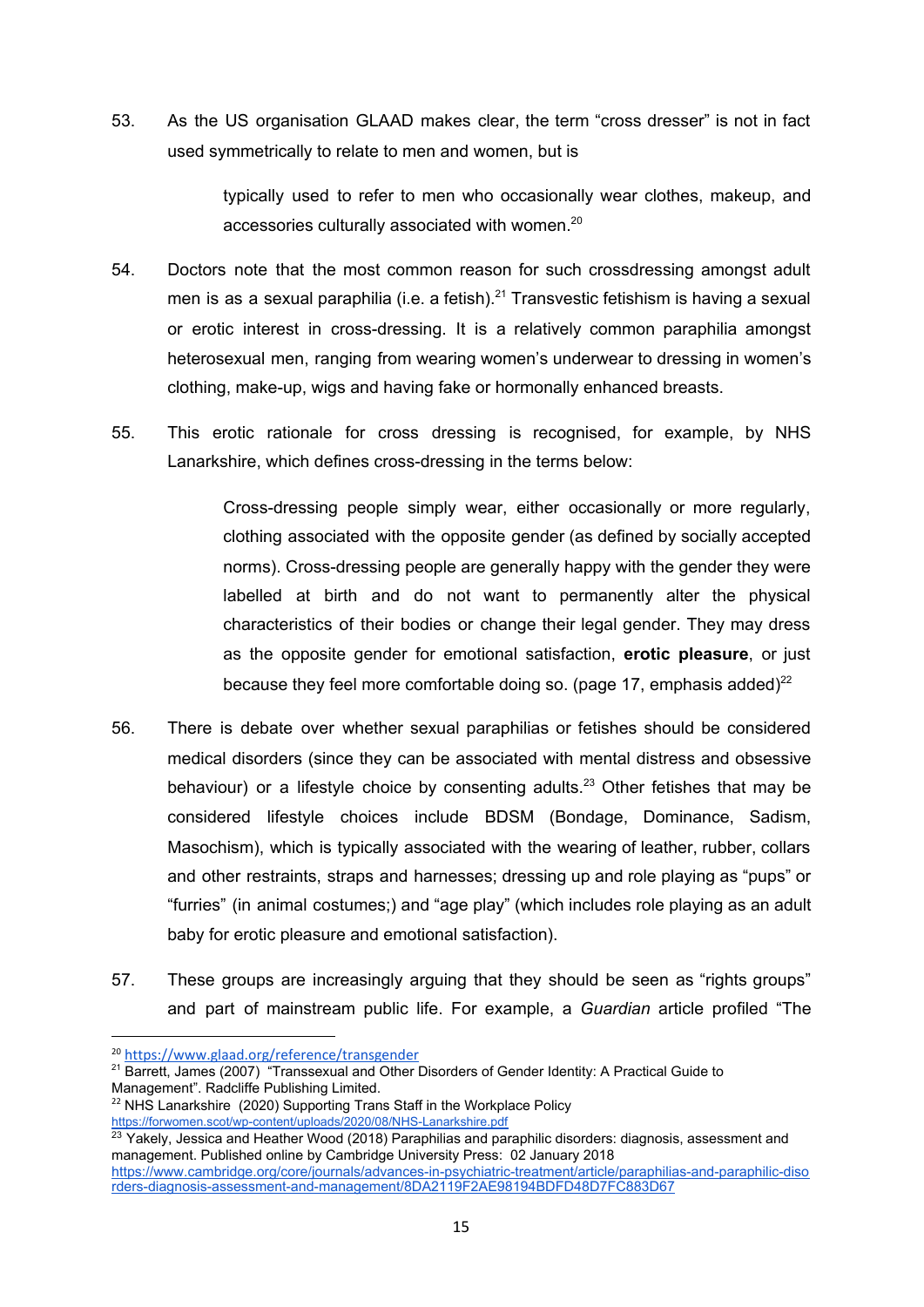Secret Life of the Human Pups: a sympathetic look at the world of pup play, a movement that "grew out of the BDSM community":

While the pup community is a broad church, human pups tend to be male, gay, have an interest in dressing in leather, wear dog-like hoods, enjoy tactile interactions like stomach rubbing or ear tickling, play with toys, eat out of bowls and are often in a relationship with their human "handlers".<sup>24</sup>

- 58. Some paraphilias such as paedophilia, voyeurism and exhibitionism are illegal if enacted, because they necessarily involve the non-consenting involvement of others. Other paraphilias, such as cross-dressing, BDSM or dressing as animals, are not illegal, but social norms encourage people to keep these activities, like other adult sexual behaviours, to appropriate settings. Where it is suspected that a person is involving others (including potentially children) as an audience or non-consenting participant in an erotically motivated fetish role play it is legitimate for a person to feel violation, fear, hostility and disgust.<sup>25</sup> Such social norms are now sometimes referred to as "kink shaming", with the implication that those who object are prudish and phobic.
- 59. For example, in 2019 there was a minor scandal when feminists on Mumsnet noticed that an employee of the NSPCC had posted a video entitled "Cub Pisses and Wanks in Rubber at Work", which showed the man, who was wearing rubber pants under his work clothes, masturbating in work toilets.<sup>26</sup> A link to the video accessible from his LinkedIn professional profile stated that he worked at the children's charity. When women raised this on social media as a safeguarding issue, they were accused of homophobia and transphobia, including by three *Guardian* journalists, and of bullying by the NSPCC (who later investigated and concluded that it was not in fact appropriate for an employee of a childrens charity to make pornography in the workplace). <sup>27 28</sup>
- 60. It is not clear why any particular sexual fetish should be a protected category in law. Conversely, if men dressing up in women's clothing for erotic pleasure becomes a protected category, why not men dressing up in gimp masks and rubber, or as animals or babies?

 $24$ 

<https://www.theguardian.com/tv-and-radio/2016/may/25/secret-life-of-the-human-pups-the-men-who-live-as-dogs> <sup>25</sup> Bartosch, Jo (2020) Pups, Furries & Kinksters have no place in Pride

<https://medium.com/@jacqulineard/trying-to-understand-adult-babies-and-furries-c6a253136a6a>

<sup>26</sup> <https://uncommongroundmedia.com/nspcc-employee-films-himself-masturbating-at-work/>

<sup>&</sup>lt;sup>27</sup> <https://glinner.co.uk/a-week-in-the-war-on-women-saturday-12th-october-saturday-13th-october/>

<sup>&</sup>lt;sup>28</sup> <https://www.civilsociety.co.uk/news/nspcc-dismisses-celebrity-management-staff-member.html>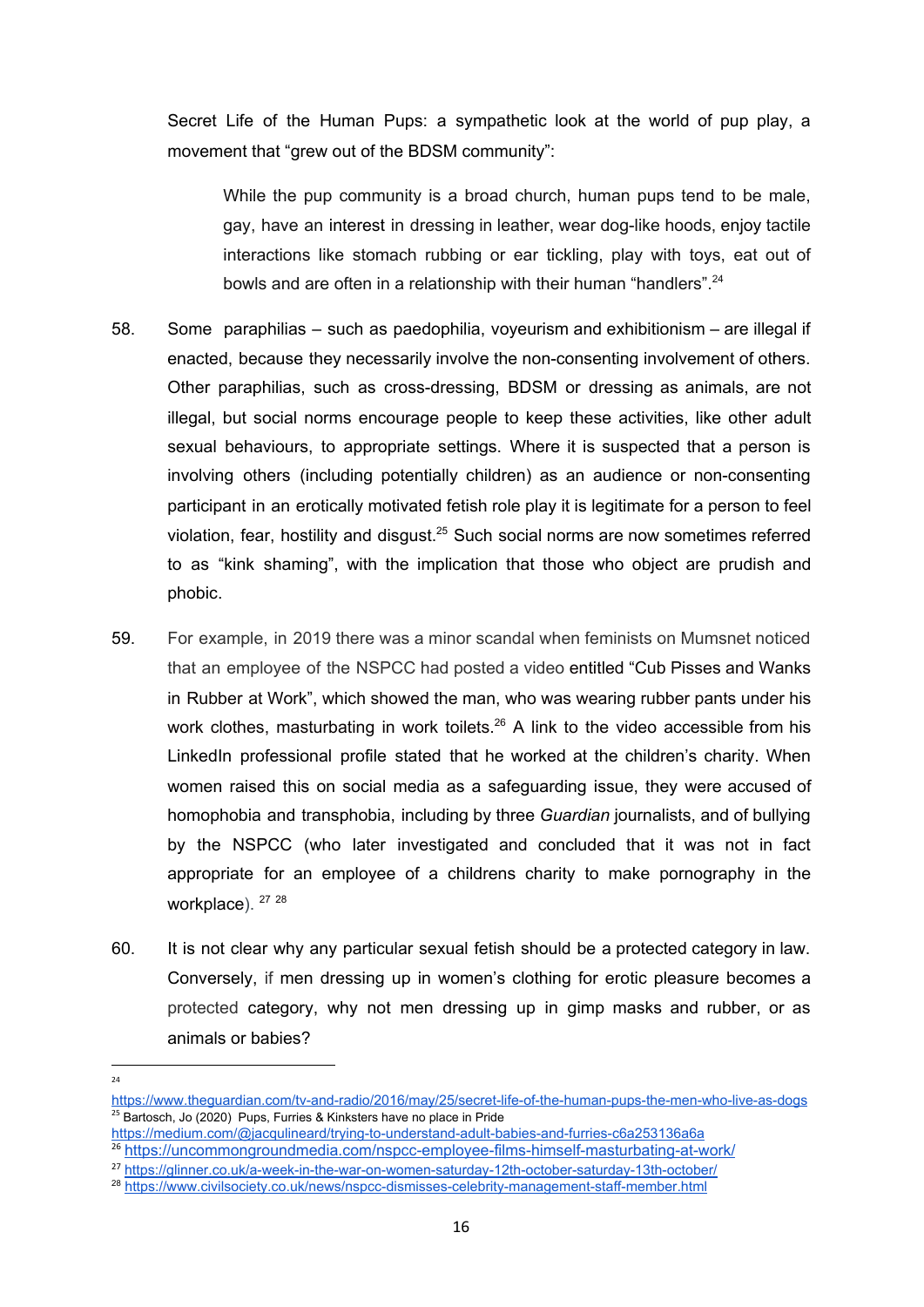## <span id="page-16-0"></span>**"Asexual" and "pansexual"**

**(Question 7)** We recommend that the Law Commission does not include **asexuality**. There is no evidence that identifying as asexual makes someone a target for hate. Most people don't want to have sex with most other people. Sexual harassment and sexual assault are already covered in law.

There are no combinations of the two sexes other than those already covered. There is therefore no need to include **pansexuality** or any other variation

We recommend that the Law Commission use the definition of **sexual orientation** given in the Equality Act. i.e. orientation towards:

- (a) persons of the same sex,
- (b) persons of the opposite sex,
- (c) persons of either sex
- 61. The Law Commission suggests adding asexuality to the definition of sexual orientation. It states: "in our 2014 report we stated that we 'had not been provided with evidence to show that individuals suffer hate crime due to being asexual', and declined to recommend a change to the definition to include this group. However, since this time, awareness of asexuality, and the challenges asexual people face, has grown." (para.11.67)
- 62. Evidence given for this is a 2012 academic survey of 148 Canadian students on their hypothetical attitudes towards asexual people, and a single interview in the *Independent* which states:

"Celine struggled with her asexuality while growing up and was bullied at school for being a virgin and uninterested in having sex. At 16, she claims she was attacked by a peer who said she was 'gagging for it' and that sex would fix her."

To say that experiences like this are sadly commonplace among 16 year old girls regardless of how they identify would be an understatement. And while some adults may identify as "asexual", a 16 year old virgin (or anyone) who does not want to have sex yet does not require a specific identity label in order to say no, and it is not progressive but frankly retrogressive to suggest that they do.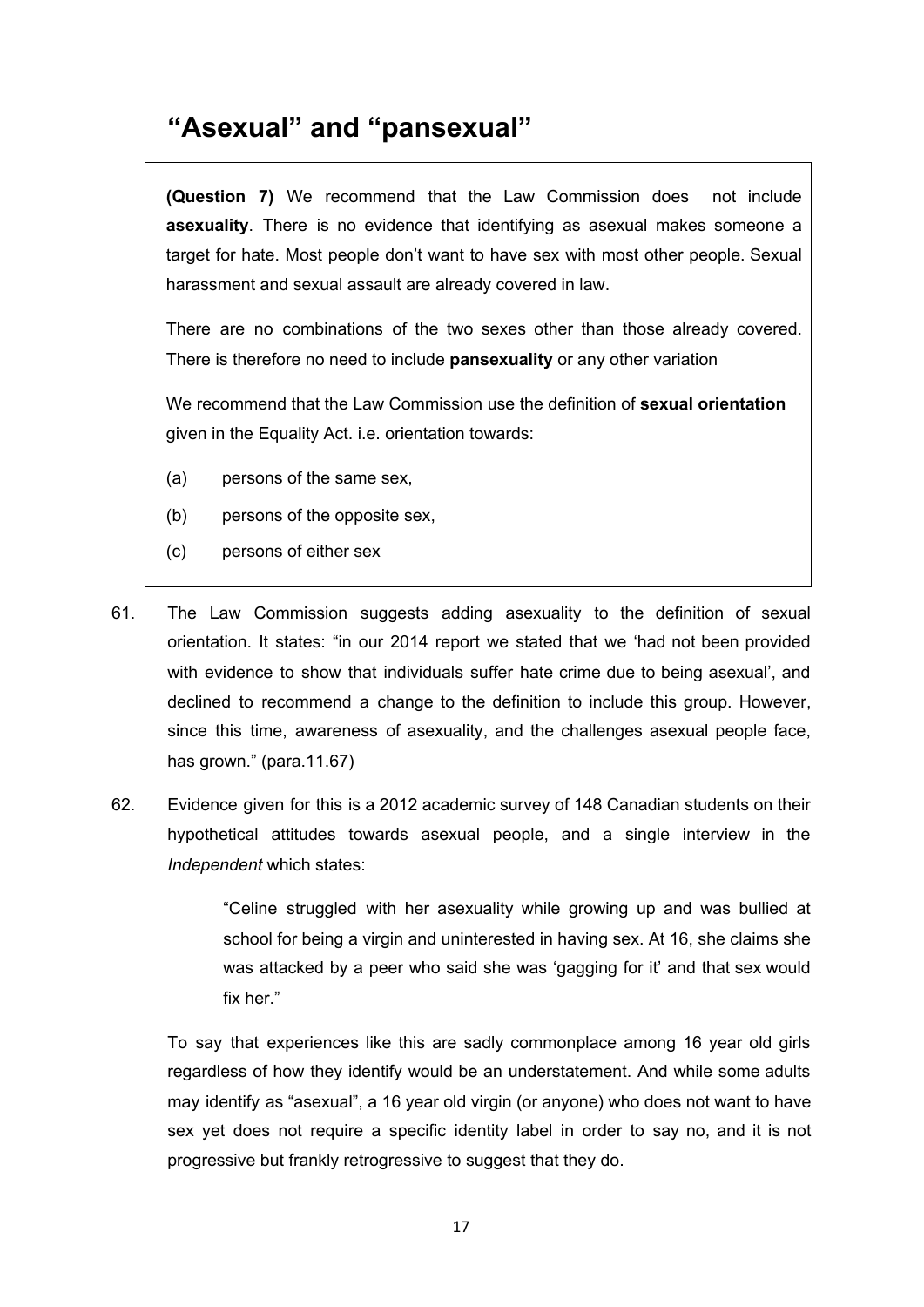- 63. Sexual harassment is already covered in law, whereas the mildly less favourable attitudes demonstrated in the Canadian study towards people who identify as asexual are not a basis for criminalisation. The Law Commission should be cautious of the push to recognise and protect ever-growing numbers of categories of people on the basis of sparse evidence.
- 64. The Law Commission raises "pansexuality", although it does not define it, saying

"However, the increasing recognition of the complexity of human sexuality, and the emergence of new identities such as pansexuality would likely render a stark binary distinction somewhat difficult in practice."

What "pansexuality" means is not made clear (other than a fashionable term for bisexuality). Presumably the Law Commission is suggesting that there are sexual orientations other than towards persons of the same sex, persons of the opposite sex, and persons of either sex. But since these three options exhaust the possibilities available with just two sexes, it is not at all clear what complexity they are referring to.

> Sex Matters [info@sex-matters.org](mailto:info@sex-matters.org) [www.sex-matters.org](http://www.sex-matters.org/) **4 Jan 2021**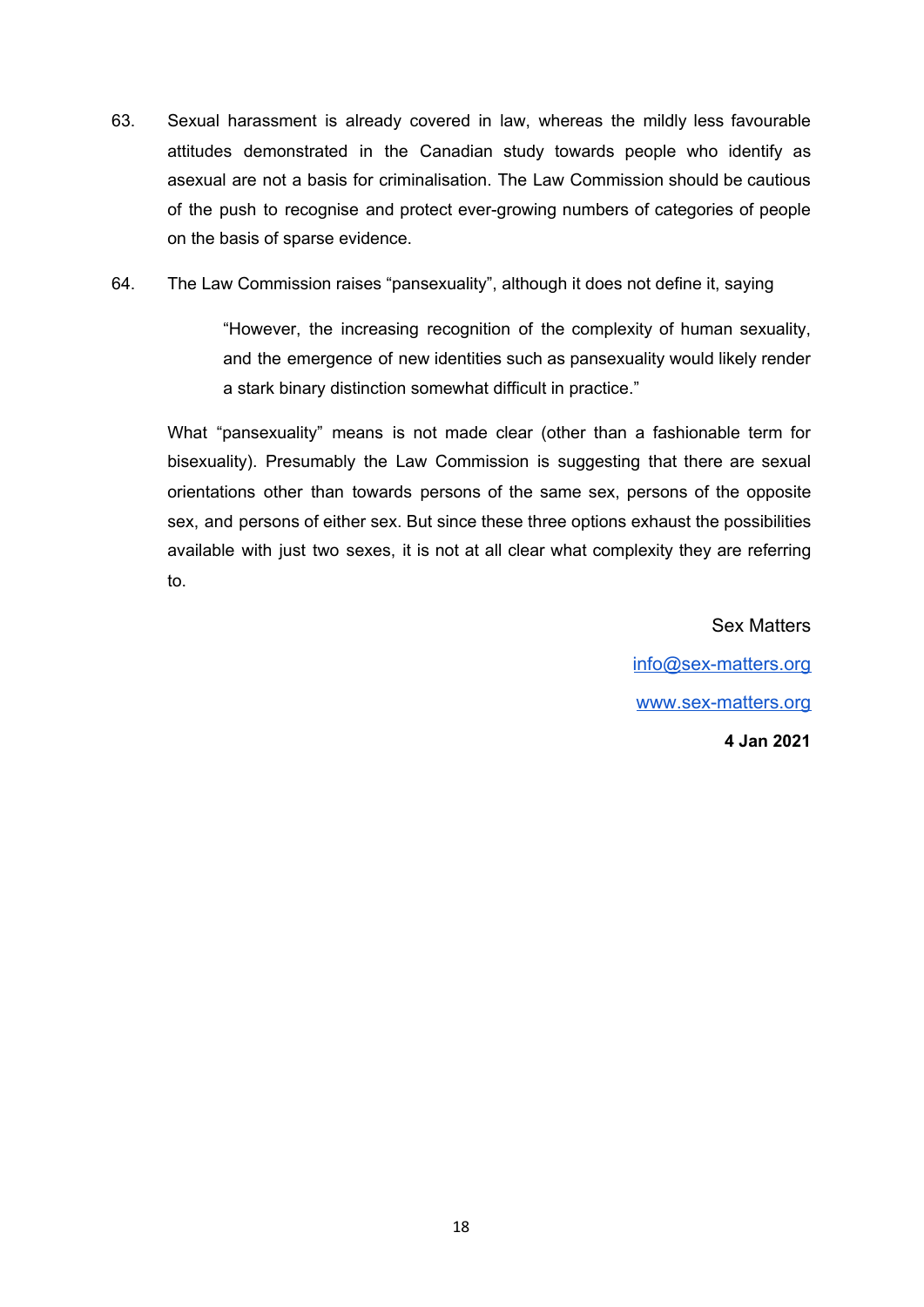# <span id="page-18-0"></span>**Annex 1: The Chilling Effect**

Organisations promoting gender ideology argue that there should be "no debate" on questions of trans rights, using tactics of social and economic "cancellation" and legal prosecution to target those who seek to challenge gender ideology.

They promote the view that any disagreement with the dogma that "trans women are women, trans men are men and non-binary people are non-binary", or use of ordinary language based on sex, is seen as hostile and transphobic.

Stonewall's definition of "transphobia" is "The fear or dislike of someone based on the fact they are trans, including denying their gender identity or refusing to accept it." Implied in this is accepting that gender identity overrides sex.

Another, more detailed, definition of "transphobia" is that developed by "Transactual", a group associated with the NGO Trans Media Watch.<sup>29</sup> The Transactual definition has been endorsed by signatories including Patrick Harvie MSP, as well as a number of prominent activists (Christine Burns MBE is the lead signatory), councillors, journalists, academics and other public figures.<sup>30</sup> It specifies a long list of allegedly transphobic behaviours, including:

- a. **Misgendering** "Calling trans women 'men' or trans men 'women', or non-binary people 'men' or 'women' is transphobia. Using the wrong pronouns, such as 'she' for trans men and 'he' for trans women is misgendering. Not using 'they/them' (or similar) pronouns for non-binary people is transphobic as is using these terms for binary trans people."
- b. "Claiming there is a 'conflict' between trans people's human rights and those of any other group".
- c. "Claiming that there is a 'debate' about a conflict between 'women' or 'feminists' and trans people" (this is termed "**misrepresenting those who oppose trans people's human rights"**. Transactual claim that the correct designation should be "hate groups".)
- d. Asking for single sex spaces to be respected (termed **"Encouraging or facilitating proxy violence against trans people").**
- **e.** Making statements such as "Woman: an adult human female". "When the context for the statement is that the group in question believe that trans women can never be female the transphobic intent is clear."

<sup>29</sup> <https://www.transactual.org.uk/transphobia>

<sup>30</sup> <https://www.pinknews.co.uk/2020/11/30/scotland-transphobia-open-letter-crisis-independent-inquiry/>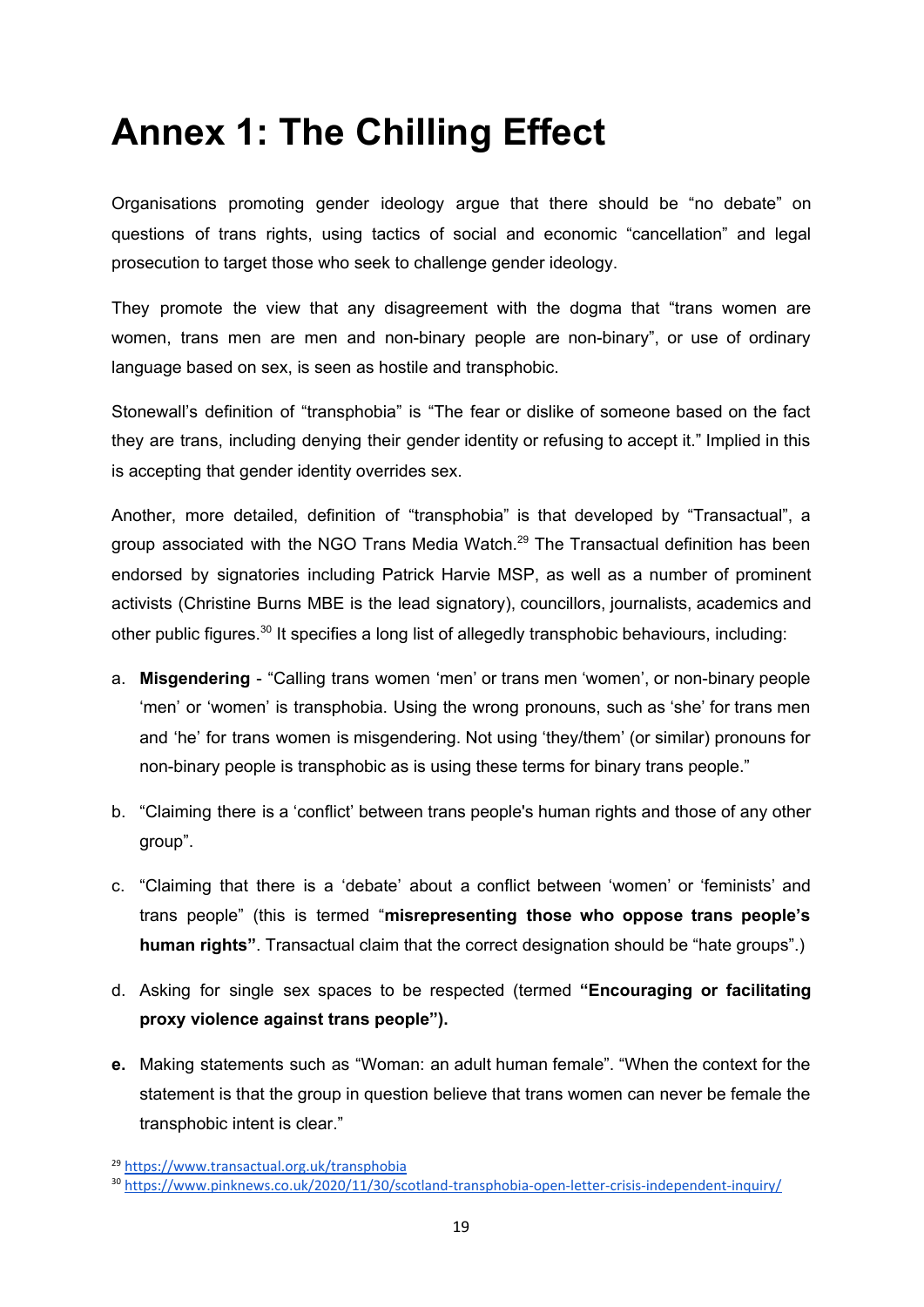- f. Refusing to adopt the term "cisgender".
- g. Using the terms "man" and "woman" for biological sex.
- h. Concern about the medicalising of children as trans (termed "**deliberately endangering the lives of trans children and young people.**") Using terms such as "contagion" is called "exclusion bullying by proxy".
- i. Defining transphobia more narrowly than Transactual does. $31$

#### **"Trans rights" organisations have actively worked to silence dissent:**

- **Stonewall** wrote to schools and local authorities in 2018 warning them not to use guidance provided by the gender-critical organisation Transgender Trend, calling their schools' resource pack "dangerous" and saying "It is a deeply damaging document, packed with factually inaccurate content." 32
- **Mermaids** has stated that sharing JK Rowling's essay on sex and gender online where colleagues at work could see "mightn't necessarily be treated as an act of transphobia", but could, "if an employee shared it in a deliberate act of aggression and cruelty...be a severe case of harassment".<sup>33</sup>
- **Mermaids** told a publisher of a magazine for A-level law students that it should edit a report on the case of Harry Miller v Humberside Police. The article was heavily cut, with the editor giving the explanation: "The claimant's [Harry Miller's] views and the judge's [Mr Justice Julian Knowles's] comments about transgender issues would be offensive to most of our readers and our staff." The author, Ian Yule, protested: "If the judgment of a respected High Court judge is likely to upset such students and their teachers, they have no business studying or teaching this subject." He resigned as chairman of the editorial board of *A-Level Law Review*. He wrote to colleagues: "In the process of 'reviewing' my article [Mermaids] effectively destroyed it."<sup>34</sup>
- **● Gendered Intelligence** argued that Transgender Trend should not be allowed to raise funds via the online Crowdfunder platform. It said that the organisation's aim is "to

34

<sup>33</sup> The New Rules of What You Can Say in the Office, Financial Times [https://www.ft.com/content/c96647db-65e9-457c-9940-1975ea61979c?](https://www.ft.com/content/c96647db-65e9-457c-9940-1975ea61979c?accessToken=zwAAAXOAi-qAkdPJZkfbZelFfNOZQBl16mGXnA.MEYCIQD4Q2Q4UPH5u97RJGxoAYUgZot1xvzz2htEPfPYcGoXWwIhAIvh_uhxrBUATF395_jwV_2lHGlM5rmyKF-rrTPyVGeg&sharetype=gift?token=c08790ec-582f-4b23-ac25-742730f2103b)

<sup>31</sup> <https://www.transactual.org.uk/transphobia>

<sup>&</sup>lt;sup>32</sup> Stonewall (2019) Creating a trans-inclusive school environment - response to Transgender Trend <https://www.stonewall.org.uk/node/62946>

[https://www.thetimes.co.uk/article/jk-rowling-publisher-asked-mermaids-trans-group-to-censor-legal-article-on-fre](https://www.thetimes.co.uk/article/jk-rowling-publisher-asked-mermaids-trans-group-to-censor-legal-article-on-free-speech-ruling-2dl7t5g9q) [e-speech-ruling-2dl7t5g9q](https://www.thetimes.co.uk/article/jk-rowling-publisher-asked-mermaids-trans-group-to-censor-legal-article-on-free-speech-ruling-2dl7t5g9q)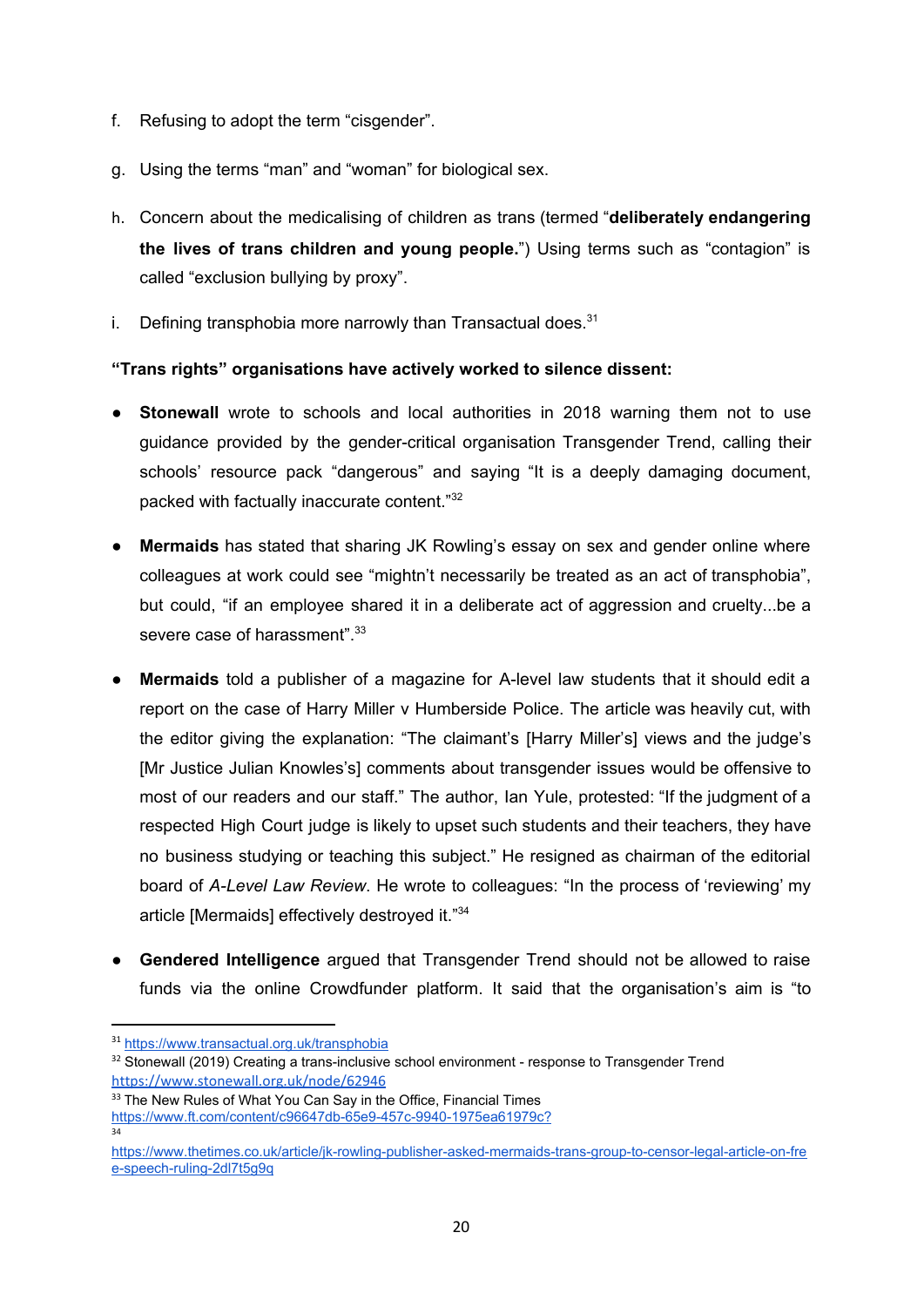spread incredibly harmful and untrue claims about what it means to be trans". Crowdfunder investigated and exonerated Transgender Trend. 35

- **Trans Media Watch** wrote an open letter to the BBC to complain when it featured feminist author Joan Smith in a report on JK Rowling's tweets. 36
- **Equaliteach** published a guide for schools on tackling homophobic, biphobic and tranphobic bullying that contained a "warning" box calling Transgender Trend an "anti LGBT+ organisation". It says: "the work they do encourages schools to reject the identity of transgender pupils and create an environment that may be unsafe for gender-questioning and transgender young people."<sup>37</sup>
- **The Labour Campaign for Trans Rights** put out a pledge during the last Labour leadership election calling Woman's Place UK and LGB Alliance "Trans Exclusionist Hate Groups".<sup>38</sup> This pledge, which called for members of these groups to be expelled from the Labour Party, was signed by four out of five contenders. 39
- **Transgender Equality Network Ireland** published an open letter, signed by several NGOs including Amnesty International Ireland, arguing against the LGB Alliance and saying: "We call on media, and politicians to no longer provide legitimate representation" for those they designate as holding "bigoted beliefs".<sup>40</sup>

#### **Individuals targeted at work**

Using these expansive definitions of transphobia, individuals are targeted with complaints and organisations as "hate groups". These are just a few examples:

● **Suzanne Moore** wrote a Guardian column about women's rights and transgender issues.<sup>41</sup> A person (who had already resigned) rendered their resignation at an editorial meeting. 338 colleagues signed a letter saying they were "deeply distressed" by the resignation and called for the Guardian to "do more to become a safe and welcoming workplace for trans and non-binary people". Moore has now left the Guardian and stated that she feels she was forced out.

41

<sup>35</sup>

[https://www.independent.co.uk/news/uk/home-news/transphobic-booklet-school-campaign-crowdfunder-reinstate](https://www.independent.co.uk/news/uk/home-news/transphobic-booklet-school-campaign-crowdfunder-reinstated-fundraising-transgender-trend-gendered-intelligence-fox-owl-fisher-a8389346.html) [d-fundraising-transgender-trend-gendered-intelligence-fox-owl-fisher-a8389346.html](https://www.independent.co.uk/news/uk/home-news/transphobic-booklet-school-campaign-crowdfunder-reinstated-fundraising-transgender-trend-gendered-intelligence-fox-owl-fisher-a8389346.html)

<sup>36</sup> <https://hiyamaya.files.wordpress.com/2020/06/letter.pdf>

<sup>37</sup> <https://equaliteach.co.uk/for-schools/classroom-resources/free-to-be/>

<sup>38</sup> [https://twitter.com/Labour\\_Trans/status/1226939313264394241/photo/2](https://twitter.com/Labour_Trans/status/1226939313264394241/photo/2)

<sup>39</sup> <https://www.bbc.co.uk/news/uk-politics-51465800>

<sup>40</sup> <https://gcn.ie/irish-lgbtq-community-stand-irishsolidarit-transphobia-trans-day-remembrance/>

[https://www.theguardian.com/society/commentisfree/2020/mar/02/women-must-have-the-right-to-organise-we-wil](https://www.theguardian.com/society/commentisfree/2020/mar/02/women-must-have-the-right-to-organise-we-will-not-be-silenced) [l-not-be-silenced](https://www.theguardian.com/society/commentisfree/2020/mar/02/women-must-have-the-right-to-organise-we-will-not-be-silenced)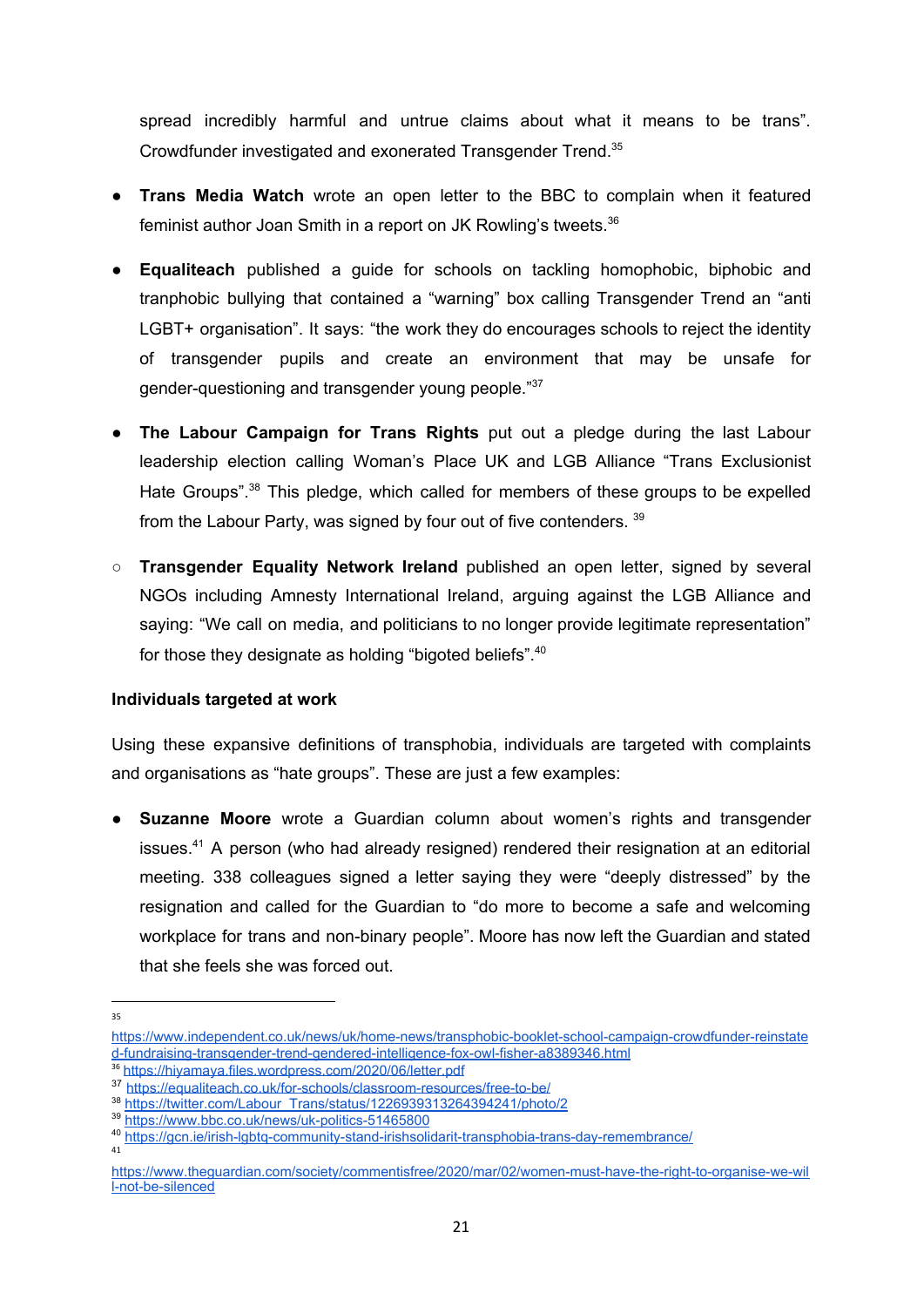- **Selina Todd**, a professor of modern history at Oxford, has been accused by students of being "transphobic" on the basis of her tweets and speeches. They argued that: "The power dynamics of providing a platform to Selina Todd in the name of "academic free speech" means putting trans and non-binary members of our community into the position of having to defend their right to exist. Her views refuse to acknowledge that trans women ARE women, that trans women's rights ARE women's rights."<sup>42</sup>
- **Allison Bailey**, a criminal defence barrister, feminist, lesbian, lifelong campaigner for racial equality, lesbian, gay, and bisexual rights, and survivor of child sexual abuse, opened a crowdfunder to finance the legal costs in a discrimination case that she is pursuing against her chambers and Stonewall. After receiving complaints, the platform she was using to raise funds to support her case, CrowdJustice, closed her crowdfunder, saying that her background information breached its policy against "discriminatory or hateful content", with "gratuitously violent language and accusations regarding trans people". In fact, it consisted of careful, factual statements citing government statistics and an account of her own experience of sexual abuse as a child.<sup>43</sup>
- **Maya Forstater**, a researcher, lost her job at the Centre for Global Development after colleagues expressed concern about her writing and tweeting about gender identity and sex. She is pursuing a belief discrimination case in the Employment Tribunal. An appeal on the question of whether her belief is a protected belief is due to be heard in the Employment Appeal Tribunal in April. 44
- **Dr Eva Poen** of the University of Exeter was accused of "abhorrent bigotry" after she posted on social media that only women can have periods. In response to a post on Twitter calling for a fitness app to change its wording from "female health" to "menstrual health", she said: "Only female people menstruate. Only female people go through menopause. 'Female health' is exactly what this is about." A student complained to the university, claiming that her comments were making transgender people "live in fear" and demanding that she "stop spreading vitriol". 45

Those cases are the tip of an iceberg. Professor Michael Biggs maintains a list of academics

42

[https://www.inquiremedia.co.uk/single-post/2020/03/10/University-under-fire-for-planned-talk-by-anti-transgender](https://www.inquiremedia.co.uk/single-post/2020/03/10/University-under-fire-for-planned-talk-by-anti-transgender-feminist)[feminist](https://www.inquiremedia.co.uk/single-post/2020/03/10/University-under-fire-for-planned-talk-by-anti-transgender-feminist)

<sup>43</sup> <https://www.legalfutures.co.uk/latest-news/censored-or-offensive-crowdjustice-trans-row-rumbles-on>

<sup>44</sup> Karon Monaghan (2020) The Forstater Employment Tribunal judgment: a critical appraisal in light of Miller, UK Labour Law Blog

[https://uklabourlawblog.com/2020/02/19/the-forstater-employment-tribunal-judgment-a-critical-appraisal-in-light-of](https://uklabourlawblog.com/2020/02/19/the-forstater-employment-tribunal-judgment-a-critical-appraisal-in-light-of-miller-by-karon-monaghan/) [-miller-by-karon-monaghan/](https://uklabourlawblog.com/2020/02/19/the-forstater-employment-tribunal-judgment-a-critical-appraisal-in-light-of-miller-by-karon-monaghan/) 45

[https://www.dailymail.co.uk/news/article-8083431/Exeter-University-economics-lecturer-branded-transphobic-LG](https://www.dailymail.co.uk/news/article-8083431/Exeter-University-economics-lecturer-branded-transphobic-LGBT-feminist-students.html) [BT-feminist-students.html](https://www.dailymail.co.uk/news/article-8083431/Exeter-University-economics-lecturer-branded-transphobic-LGBT-feminist-students.html)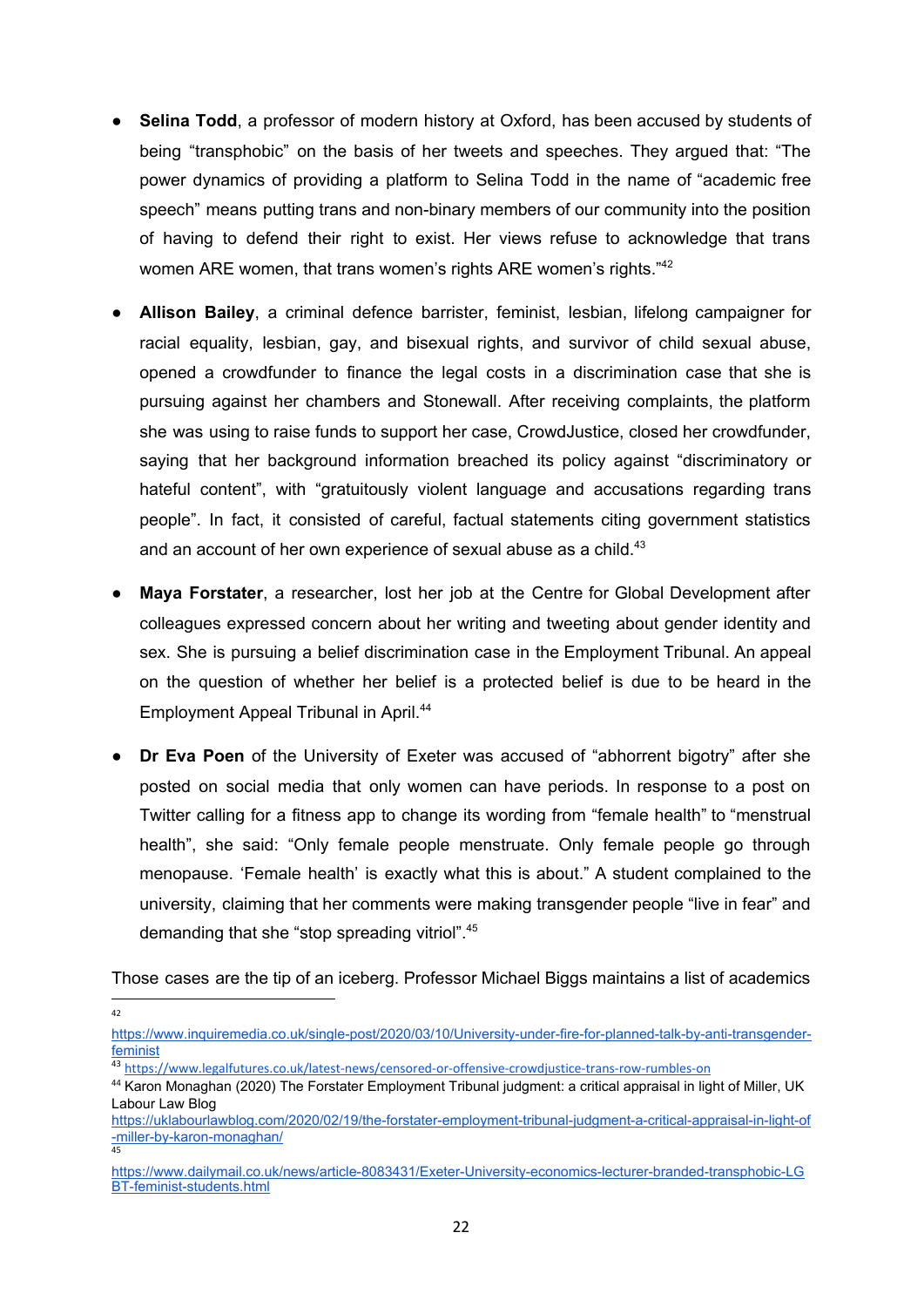targeted for their views on sex and gender whose stories have made it into the public domain. <sup>46</sup> Professor Kathleen Stock has collected additional testimonies from academics and others working in universities.<sup>47</sup> They include managers demanding that staff defend their Twitter histories; institutions failing to protect staff from student and public harassment; staff facing complaints for signing letters to newspapers about academic freedom; a lost editorship of an academic journal and a lost membership of an editorial board; research rejected from publications on vague suspicions of transphobia; no-platforming; and researchers being warned by managers not to pursue gender-critical research in the first place. Many respondents were too fearful of the professional consequences to put their names to their testimonies.

The Feminist blogger Wild Woman Writing Club has collected testimonies from artists and writers hounded out of commissions and publications.<sup>48</sup> Over 700 people shared their concerns about sex and gender in a survey of "Gender Dissidents" in 2020. These included parents, teachers, social workers, lawyers and healthcare workers. Many highlighted that they remain publicly anonymous because of fear of consequences at work.<sup>49</sup> 9 out 10 of those who responded were women.

#### **Oppressive application of the law by the police and the CPS:**

● **Harry Miller** posted a number of tweets between November 2018 and January 2019 about transgender issues as part of the debate about reforming the Gender Recognition Act 2004. In one tweet Mr Miller wrote: "I was assigned mammal at birth, but my orientation is fish. Don't mis-species me." This tweet was among several reported to Humberside Police as "transphobic" by a Mrs B. Humberside Police told Mr Miller that although the tweets were not criminal, "they were upsetting many members of the transgender community who were upset enough to report them to the police". It later turned out that this was not true. There was only one report. Mr Miller sought judicial review. Giving judgment, Mr Justice Julian Knowles said:

> I hesitate to be overly critical of Mrs B [the complainant] given she has not given evidence, but I consider it fair to say that her reaction to the Claimant's tweets was, at times, at the outer margins of rationality. For example, her suggestion that the Claimant would have been anti-Semitic eighty years ago

<sup>&</sup>lt;sup>46</sup>Academics and others at British universities targeted for questioning transgender orthodoxy <http://users.ox.ac.uk/~sfos0060/GCtargets.shtml>

 $47$  Are academics freely able to criticise the idea of 'gender identity' in UK Universities?

[https://medium.com/@kathleenstock/are-academics-freely-able-to-criticise-the-idea-of-gender-identity-in-uk-unive](https://medium.com/@kathleenstock/are-academics-freely-able-to-criticise-the-idea-of-gender-identity-in-uk-universities-67b97c6e04be) [rsities-67b97c6e04](https://medium.com/@kathleenstock/are-academics-freely-able-to-criticise-the-idea-of-gender-identity-in-uk-universities-67b97c6e04be)be

<sup>48</sup> [https://wildwomanwritingclub.wordpress.com/2020/06/10/what-it-costs-women\\_speak-out/](https://wildwomanwritingclub.wordpress.com/2020/06/10/what-it-costs-women_speak-out/)

<sup>49</sup> Gender Dissidents <https://gender-dissidents.net/tag/work/>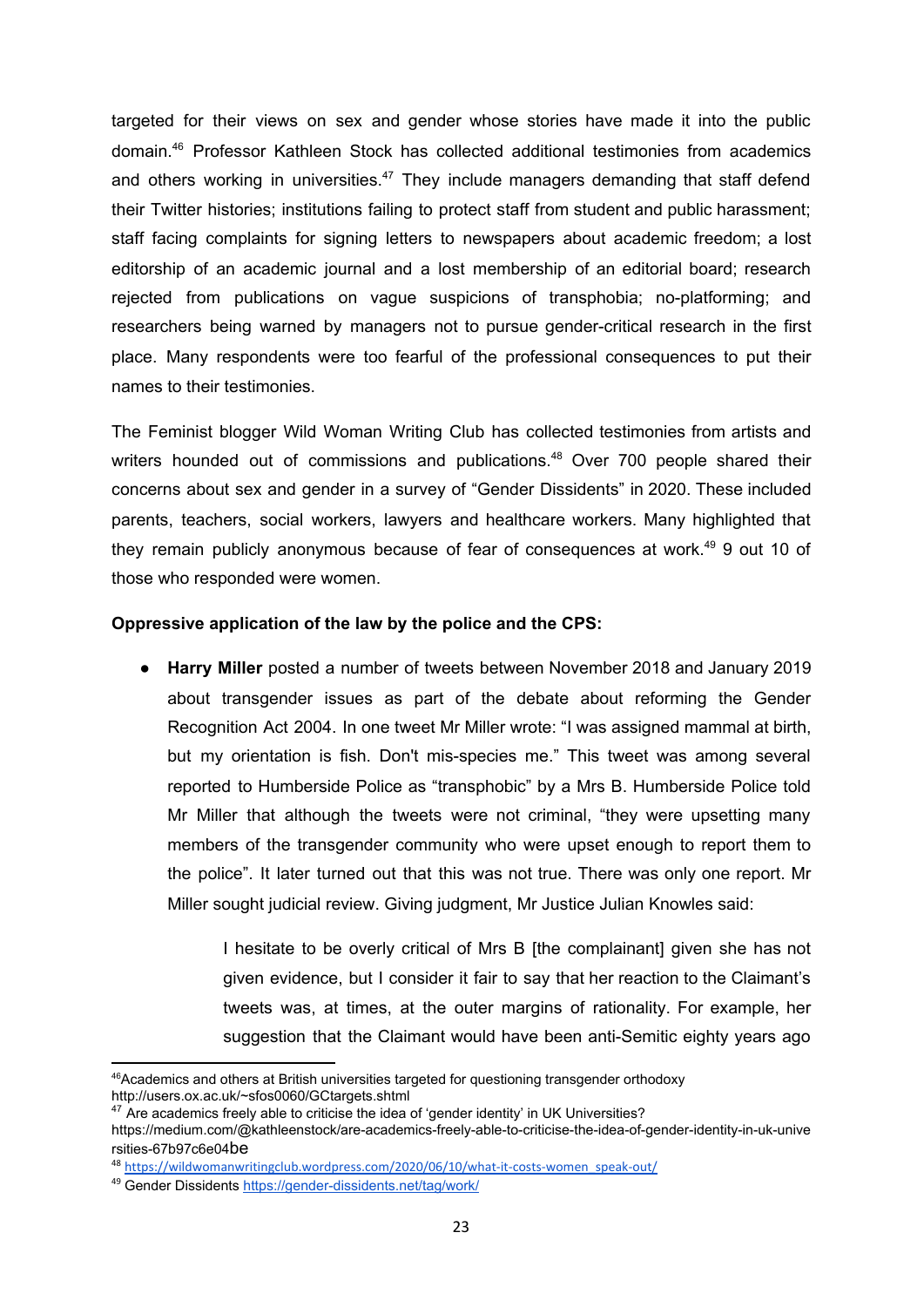had no proper basis and represents an extreme mindset on her behalf.<sup>50</sup>

(The public response from Mrs B was to accuse Mr Justice Julian Knowles of "transphobia". 51 )

- **Sarah Phillimore** is a barrister and a campaigner on sex and gender issues. She was contacted by an account on Twitter informing her that she had a "record for life" of "hate", as her tweets had been reported and recorded by the police under "Hate Crimes Operational Guidance". She requested information from the police and received 12 pages of tweets they had recorded as a transphobic and religiously aggravated "non-crime hate incident". Phillimore says:"The tweets I posted contained nothing that any reasonable person could describe as 'hatred' - for example one is discussing that my dog likes to eat cheese!" <sup>52</sup>
- **Miranda Yardley,** a transsexual, was prosecuted for a transgender hate crime after a complainant, who worked on behalf of the charity Mermaids, alleged harassment by potentially exposing her and her transgender child to bullying and abuse. Helen Islan frequently campaigns on transgender issues via social media on the basis that she is the mother of a transgender child. The defendant had tweeted a message linking Islan's full name to her Twitter handle and stating that the "self-interest of Helen Islan is in justifying to herself her decisions to trans her daughter". The information was contained in a screenshot of a Google search which had also brought up an image of Helen Islan and her children. The CPS unsuccessfully applied for reporting restrictions to prevent the complainant's full name being published (on the basis that this was necessary to send a message to future victims of "transgender hate crime" that the courts would protect them by granting anonymity). The judge stated that there was no evidence of harassment, that issues of freedom of speech enshrined in Article 10 of the ECHR were clearly engaged and that it was a case that the CPS should never have brought.<sup>53</sup>
- **Caroline Farrow** was reported to police after she referred in a tweet to the child of Mermaid's CEO Susie Green, who was taken to Thailand at the age of 16 to have sex reassignment surgery. Farrow wrote: "Susie Green is in breech of Samaritans policy about how suicide should be discussed and broached in the media. What she

<sup>&</sup>lt;sup>50</sup> R (Harry Miller) v The College of Policing and The Chief Constable of Humberside [2020] EWHC 225, para.280.

<sup>51</sup> <https://judicialcat.blogspot.com/2020/02/harry-miller-judicial-review-mrs-b.html>

<sup>52</sup> <https://www.crowdjustice.com/case/the-police-recorded-me-as-hate/> 53

[https://www.2harecourt.com/2019/03/04/gudrun-young-secures-no-case-to-answer-in-controversial-first-prosecution-for](https://www.2harecourt.com/2019/03/04/gudrun-young-secures-no-case-to-answer-in-controversial-first-prosecution-for-transgender-hate-crime/) [-transgender-hate-crime/](https://www.2harecourt.com/2019/03/04/gudrun-young-secures-no-case-to-answer-in-controversial-first-prosecution-for-transgender-hate-crime/)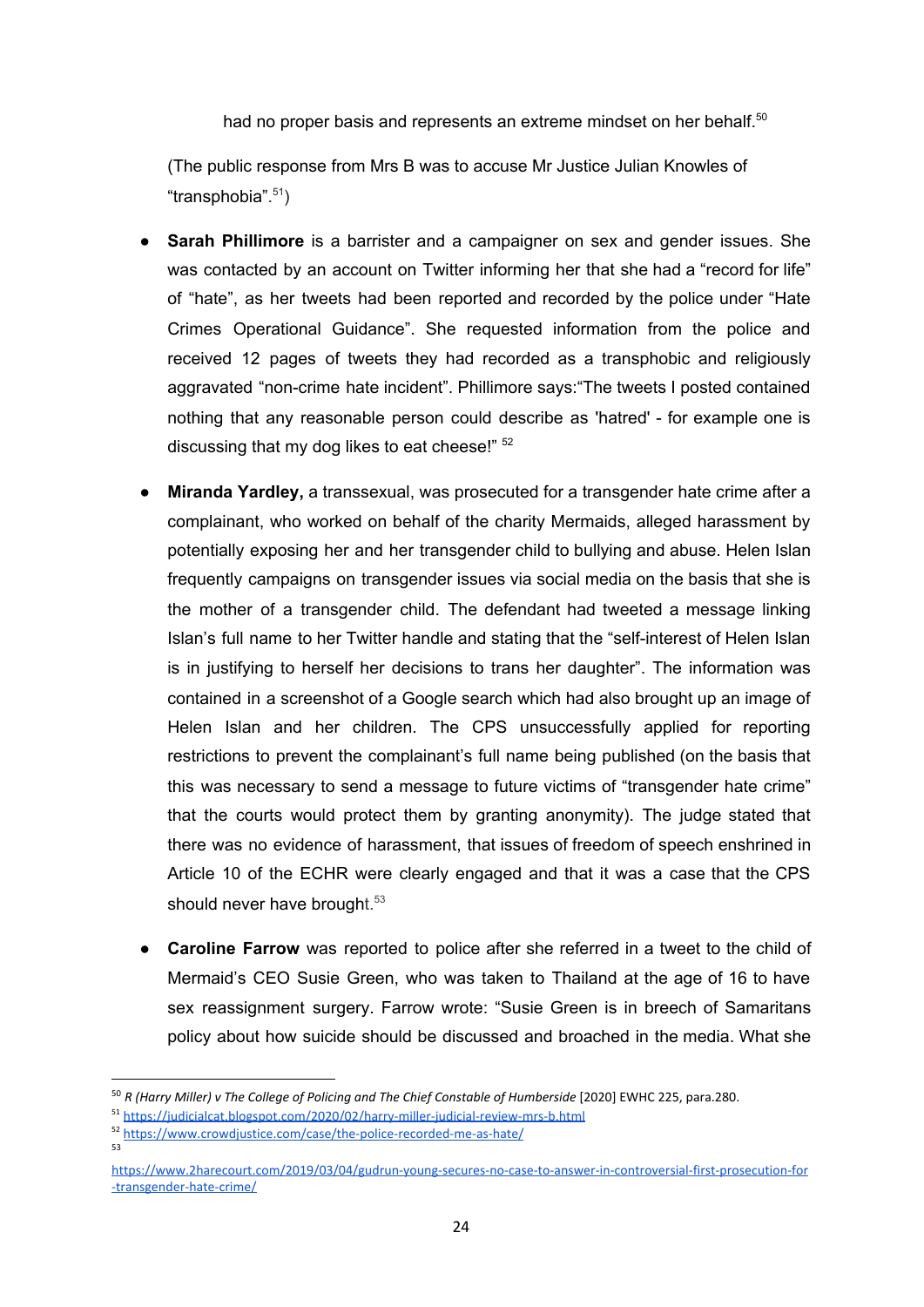did to her own son is illegal . She mutilated him by having him castrated and rendered sterile while still a child".<sup>54</sup> Farrow said she was told by police that the complaint was about misgendering. Susie Green later withdrew the complaint and Mermaids issued a statement: "The tweets are a lot more serious than about misgendering. They were allegations of serious misconduct and vile and spiteful personal attacks." <sup>55</sup> Sexual reassignment surgery on under-18s is illegal in the UK, and was subsequently made illegal in Thailand. A Court has since ruled that children under the age of 16 do not have the capacity to consent to puberty blocking drugs.

- **Linda Bellos OBE,** a leading feminist and campaigner for racial equality, was prosecuted for an offence of using threatening, abusive or insulting words or behaviour contrary to section 5 of the Public Order Act 1986. The alleged offence arose out of a public event where Bellos stated that "if any one of those bastards comes anywhere near me I will take my glasses off and clock 'em". She has said she was referring to the attack on Maria MacLachlan at Speakers' Corner. The event was live-streamed on Facebook by Venice Allan. Giuliana Kendal, a trans woman who had watched the live-streaming of the debate, complained to South Yorkshire Police that she found the remarks threatening as a trans woman. South Yorkshire Police launched a full investigation, including interviewing Bellos under caution. In May 2018 the CPS decided there was no realistic prospect of conviction, taking into account the context in which the words were uttered and the fact that Bellos would have a defence of freedom of speech under Article 10 of the ECHR. Kendal then embarked on a private prosecution of both Bellos (under section 5 Public Order Act) and Allen (under section 127 of the Communications Act 2003.) Eventually in November 2018 the case was dropped after the CPS exercised their statutory powers to take over the prosecution and then discontinued it. <sup>56</sup> Bellos and Allen had had to instruct criminal defence lawyers and attend court on three occasions.
- **Kate Scottow** was prosecuted under s.127 of the Communications Act and found guilty of using a public communications network to "cause annoyance, inconvenience and anxiety". In court the judge told Scottow that "we teach our children to be kind" and took particular exception to Scottow's use of "Mandy McGirlDick" as a Twitter

<sup>54</sup> <https://www.dailymail.co.uk/news/article-6846643/Devout-Catholic-mother-44-reported-police.html> 55

[https://www.theguardian.com/society/2019/mar/20/catholic-journalist-investigated-by-police-after-misgendering-trans-w](https://www.theguardian.com/society/2019/mar/20/catholic-journalist-investigated-by-police-after-misgendering-trans-woman) [oman](https://www.theguardian.com/society/2019/mar/20/catholic-journalist-investigated-by-police-after-misgendering-trans-woman) 56

[https://www.dailymail.co.uk/news/article-7978797/amp/Mother-two-called-transgender-woman-man-racist-series](https://www.dailymail.co.uk/news/article-7978797/amp/Mother-two-called-transgender-woman-man-racist-series-offensive-tweets.html)[offensive-tweets.html](https://www.dailymail.co.uk/news/article-7978797/amp/Mother-two-called-transgender-woman-man-racist-series-offensive-tweets.html)

[https://www.2harecourt.com/2018/11/30/gudrun-young-successfully-defends-leading-feminist-anti-racist-campaig](https://www.2harecourt.com/2018/11/30/gudrun-young-successfully-defends-leading-feminist-anti-racist-campaigner-linda-bellos-obe/) [ner-linda-bellos-obe/](https://www.2harecourt.com/2018/11/30/gudrun-young-successfully-defends-leading-feminist-anti-racist-campaigner-linda-bellos-obe/)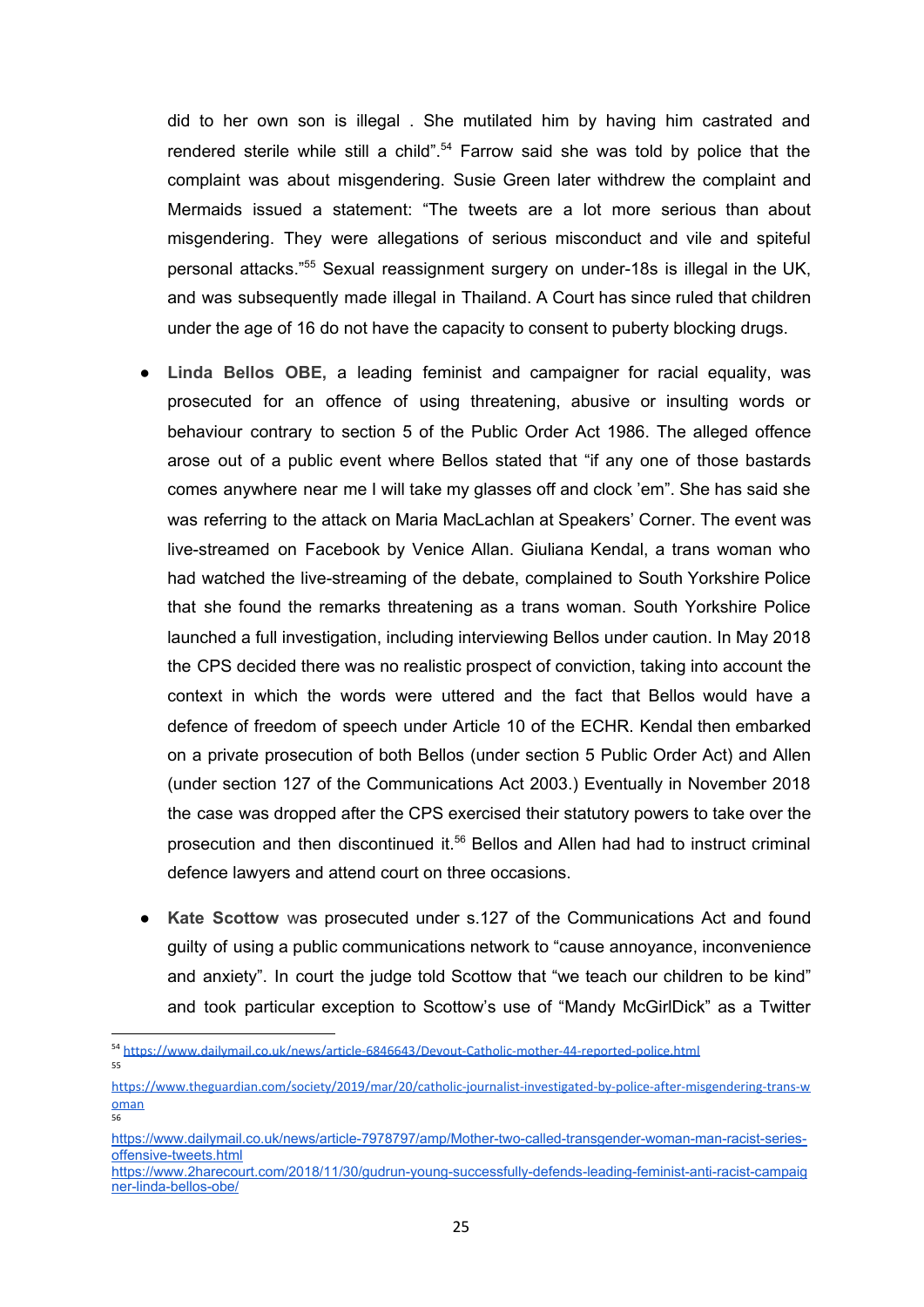handle. As Kim Thomas wrote in the *Spectator*, "Scottow's tweets were, admittedly, uncivil. But nothing she wrote was worse than what can be seen every day on Twitter and other social media platforms, where thousands of cruel insults and threats are regularly posted without any comeback at all."<sup>57</sup> The conviction was overturned on appeal almost two years after her arrest. In quashing Scottow's conviction (*Scottow* v *CPS* [2020] *EWHC 3421 (Admin))*, the judges Bean and Warby were particularly scathing regarding the overreach of the law that had taken place.<sup>58</sup>

<sup>57</sup> Thomas, Kim (2020) I stand with Kate Scottow <https://www.spectator.co.uk/article/i-stand-with-kate-scottow> <sup>58</sup> <https://www.judiciary.uk/wp-content/uploads/2020/12/Scottow-v-CPS-judgment-161220.pdf>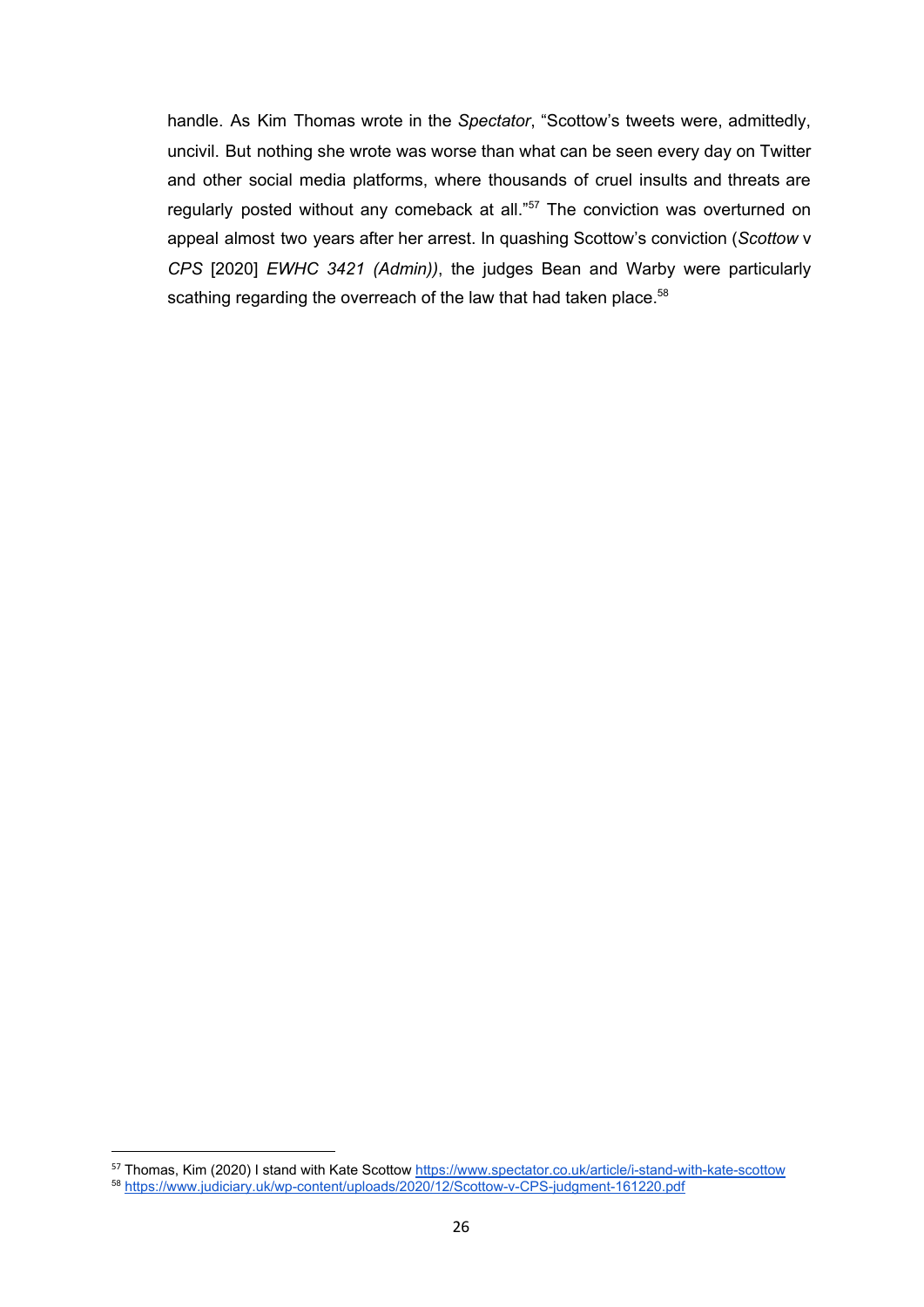# <span id="page-26-0"></span>**Annex 2: Data on Transgender Hate Crime**

According to police figures, there were 2,333 transgender hate crimes reported in 2018/19.<sup>59</sup> In the same year there were 89 CPS cases, resulting in 66 convictions. Taking an estimate that there are 400,000 transgender people in the UK this suggests that around **6 in 1,000** experienced hate crime and reported it to the police.<sup>60</sup>

#### **Figure 1: Transgender hate crime, England and Wales 2018/19 (numbers of individuals)**

| Public order offences                      | 904 |
|--------------------------------------------|-----|
| Violence against the person with injury    | 141 |
| Violence against the person without injury | 498 |
| Stalking and harassment                    | 551 |
| Criminal damage and arson                  | 112 |
| Other notifiable offences                  | 125 |

*Perceived* levels of hate crime are much greater than this (including figures from Stonewall referred to in the Law Commission report, and by Galop in the Law Commission report on Communications Offenses)

Stonewall states that **"Two in five trans people** (41 per cent) of trans people have experienced a hate crime or incident because of their gender identity in the last 12 months."  $61$  This is over 60 times greater than the rate actually reported to the police. Stonewall survey finds that four in five (79 per cent) don't report it to the police. Overall Stonewall's figures suggest around 12 times as many hate crimes are being reported to the police than actually are.

<sup>59</sup> <https://www.gov.uk/government/statistics/hate-crime-england-and-wales-2018-to-2019>

 $^{60}$  The government estimates that there are between 200,000 and 500,000 trans people in the UK, Stonewall estimate that there are 600,000.

<sup>&</sup>lt;sup>61</sup> [https://www.stonewall.org.uk/system/files/lgbt\\_in\\_britain\\_-\\_trans\\_report\\_final.pdf](https://www.stonewall.org.uk/system/files/lgbt_in_britain_-_trans_report_final.pdf)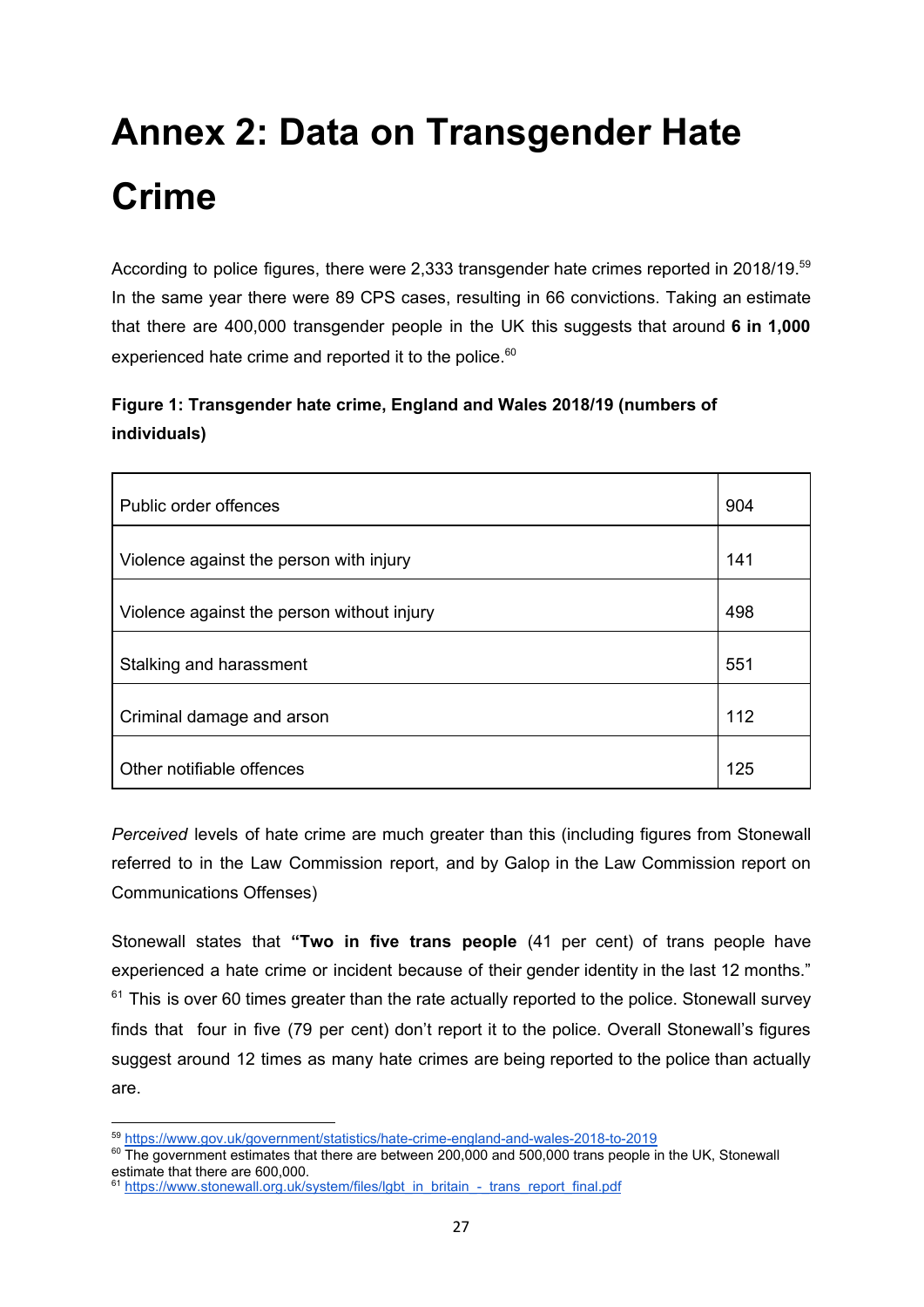#### **Figure 2: Comparison of Stonewall estimates of transgender hatecrime with police and CPS figures**



This may reflect a lack of representativeness of the survey, or a lack of clarity about what is meant by hate crime. The Stonewall survey does not give a definition or state what categories the "hate crimes or incidents" are in.

LGBT+ anti-violence charity Galop reports that 4 out of 5 respondents to their survey had experienced a transgender hate crime in the past year. they say "Trans people are under such high rates of physical, sexual, and verbal attack that more than half feel less able to leave their home".<sup>62</sup>

This is the result of an online survey that the national charity ran over 5 weeks to an audience of over 13,000 social media followers. It attracted 227 responses, with some 15 reporting physical assault, about which no further details are given. The most commonly reported "hate crimes" were "invasive questions" (67%) and "deadnaming" (55%). Neither of these are crimes in themselves.

<sup>62</sup> <http://www.galop.org.uk/transphobic-hate-crime-report-2020/>